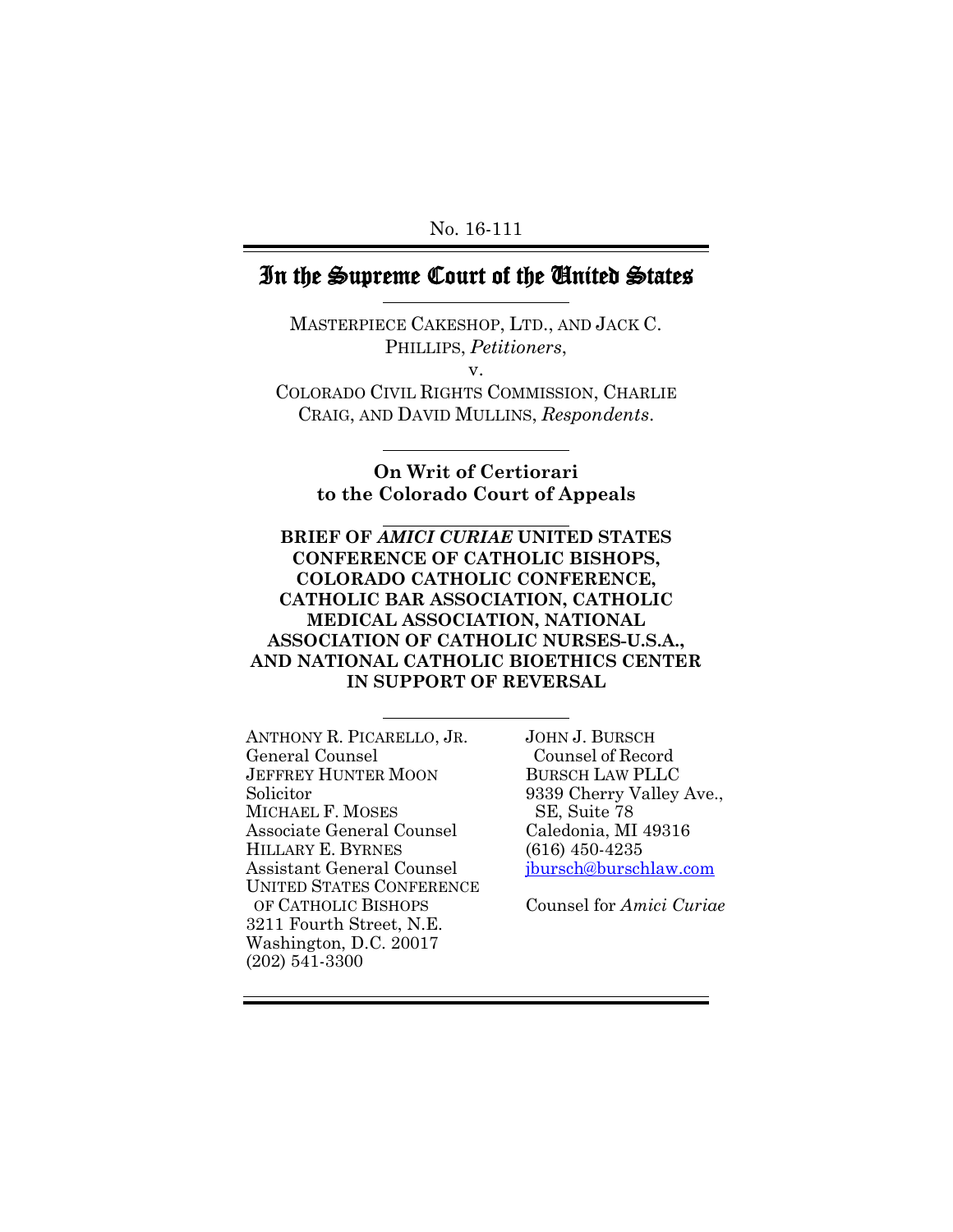## **QUESTION PRESENTED**

Whether applying Colorado's public accommodations law to compel an artist to create expression that violates his sincerely held religious beliefs about marriage violates the Free Speech or Free Exercise Clauses of the First Amendment.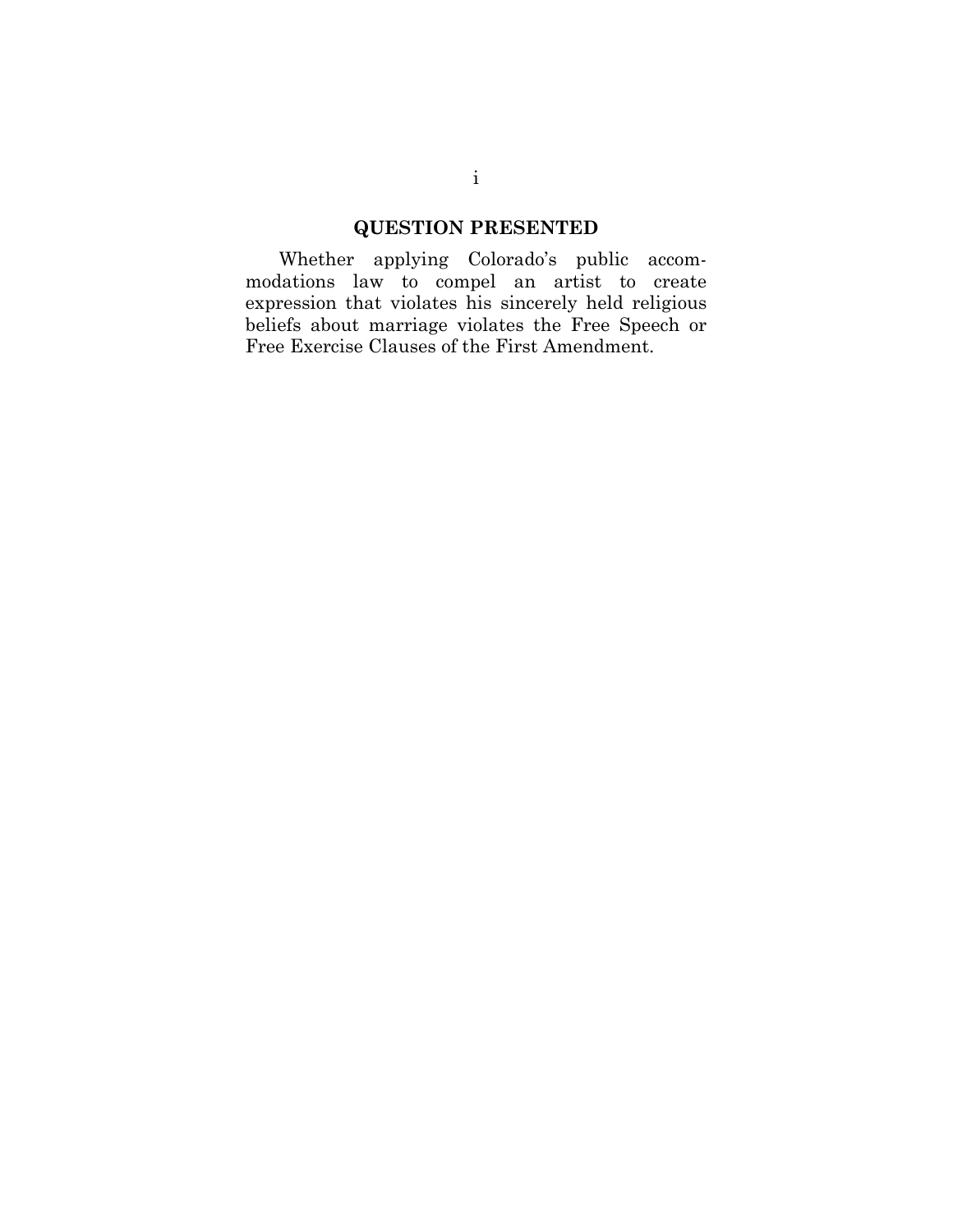## **TABLE OF CONTENTS**

|                                                                                                                                                                                                         | Page |
|---------------------------------------------------------------------------------------------------------------------------------------------------------------------------------------------------------|------|
| INTEREST OF THE AMICI CURIAE 1                                                                                                                                                                          |      |
| INTRODUCTION AND SUMMARY OF                                                                                                                                                                             |      |
|                                                                                                                                                                                                         |      |
| $\mathbf{L}$                                                                                                                                                                                            |      |
|                                                                                                                                                                                                         |      |
|                                                                                                                                                                                                         |      |
| I. Applying the First Amendment in<br>Favor of Petitioners Serves both<br>Individual Rights and the Common                                                                                              |      |
| A. The Free Speech Guarantee 13                                                                                                                                                                         |      |
| B. The Free Exercise Guarantee22                                                                                                                                                                        |      |
| II. The Common Good Is Best Served If<br>Courts Show Deference to Individuals<br>and Organizations Choosing to Exer-<br>cise Their Consciences in Challenging<br>Situations Implicating Their Religious |      |
|                                                                                                                                                                                                         |      |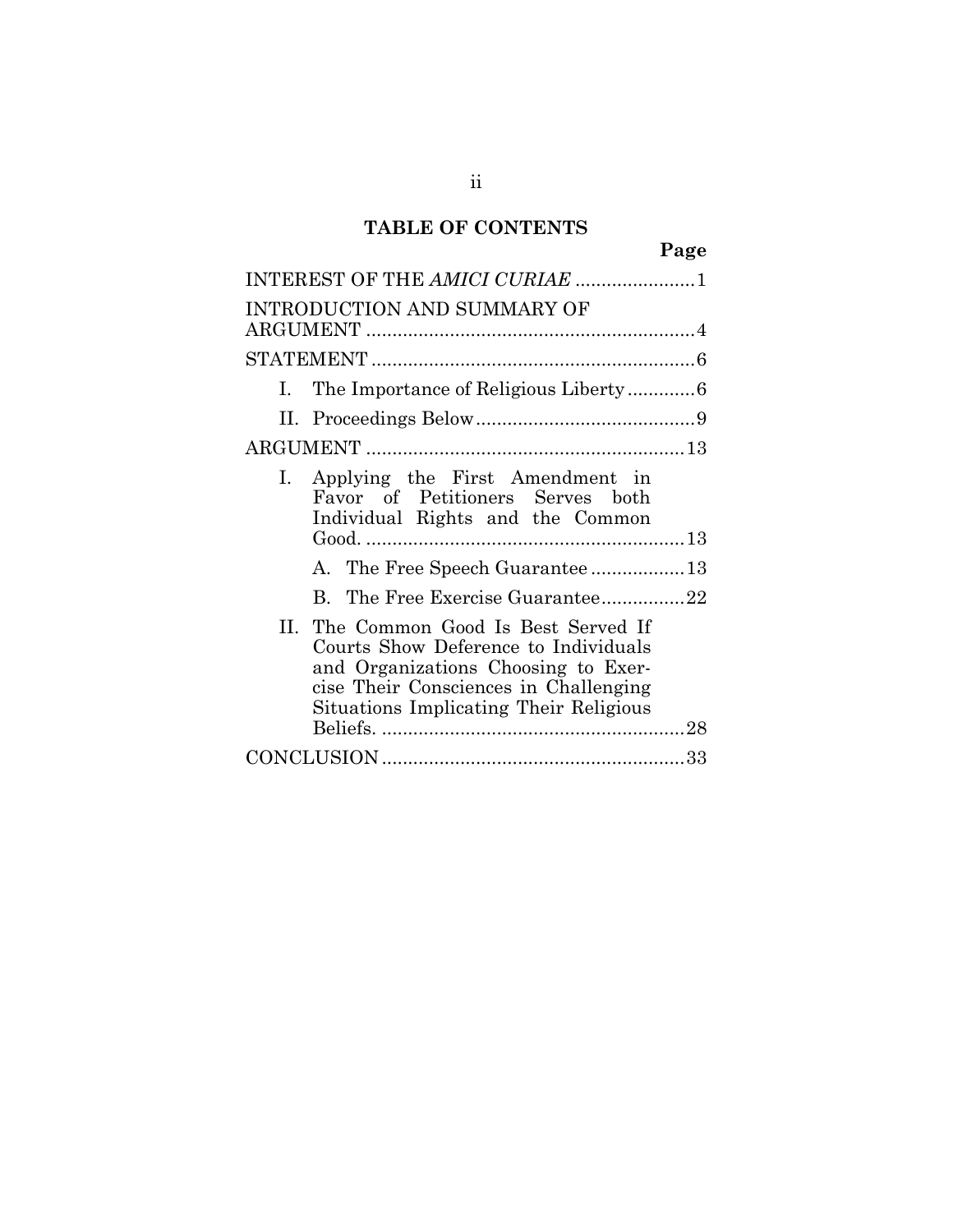## **TABLE OF AUTHORITIES**

# **Page(s)**

### **Cases**

| Agency for Int'l Dev. v. Alliance for Open Soc'y Int'l,         |
|-----------------------------------------------------------------|
| Arlene's Flowers v. State of Washington,                        |
| Boy Scouts of Am. v. Dale,                                      |
| Burwell v. Hobby Lobby Stores, Inc.,                            |
| Church of Lukumi Babalu Aye, Inc. v. Hialeah,                   |
| Employment Div., Dep't of Human Res. of Or.<br>v. Smith,        |
| Hosanna-Tabor Evangelical Lutheran Church<br>& School v. EEOC,  |
| Hurley v. Irish-Am. Gay, Lesbian & Bisexual<br>Group of Boston, |
| NAACP v. Alabama ex rel. Patterson,                             |
| Nat'l Inst. of Family & Life Advocates v. Becerra,              |
| NLRB v. Catholic Bishop of Chicago, 440 U.S.                    |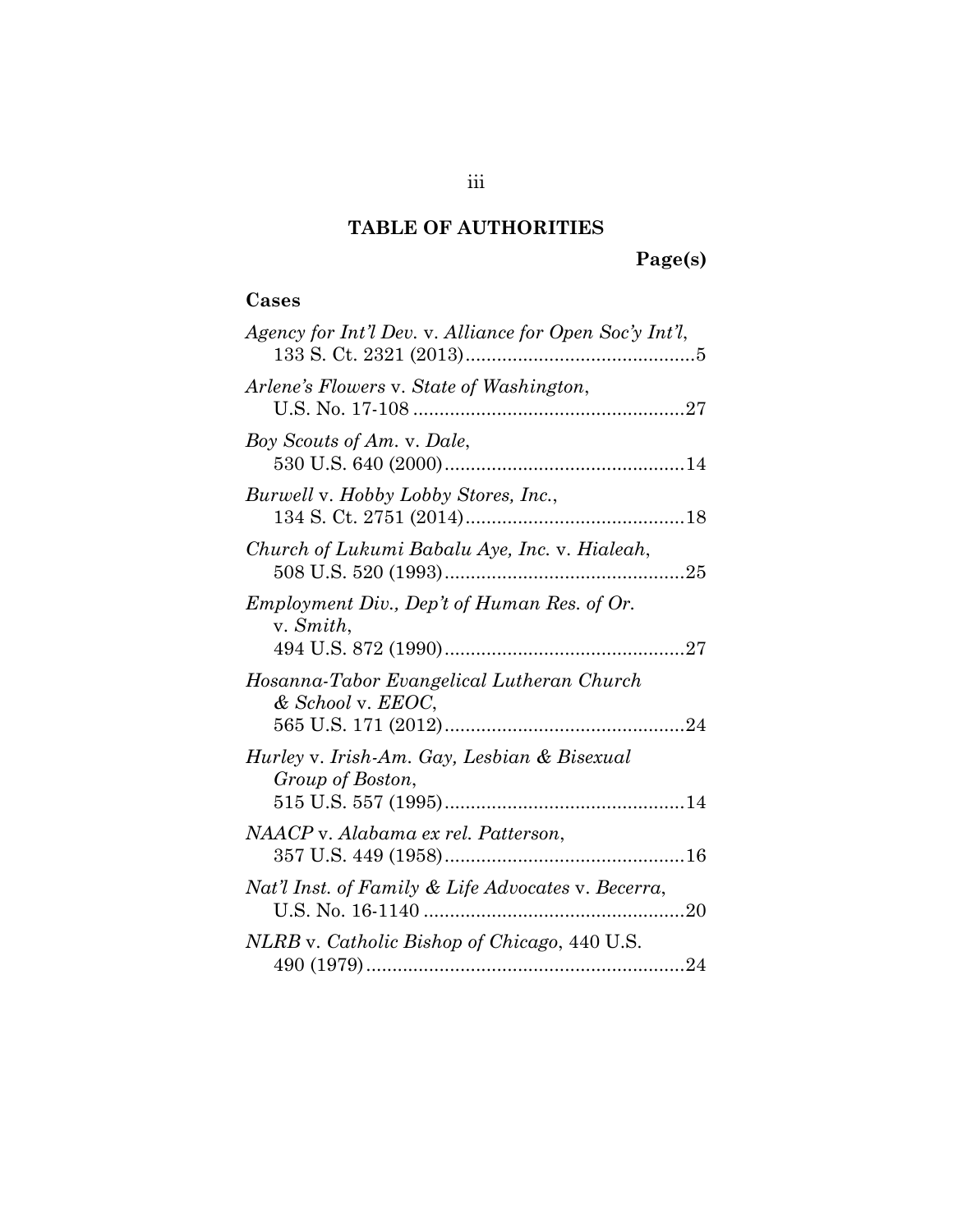| N.Y. Times Co. v. Sullivan,                                         |
|---------------------------------------------------------------------|
| Obergefell v. Hodges,                                               |
| Riley v. Nat'l Fed'n of the Blind, Inc.,                            |
| Roberts v. United States Jaycees,                                   |
| Roe v. Wade,                                                        |
| Sherbert v. Verner,                                                 |
| Stormans, Inc. v. Wiesman,                                          |
| Thomas v. Review Bd. of the Indiana<br><i>Employment Sec. Div.,</i> |
| Trinity Lutheran Church of Columbia, Inc. v.<br>Comer,              |
| Turner Broad. Sys. v. FCC,                                          |
| W. Va. Bd. of Educ. v. Barnette,                                    |
| Wooley v. Maynard,                                                  |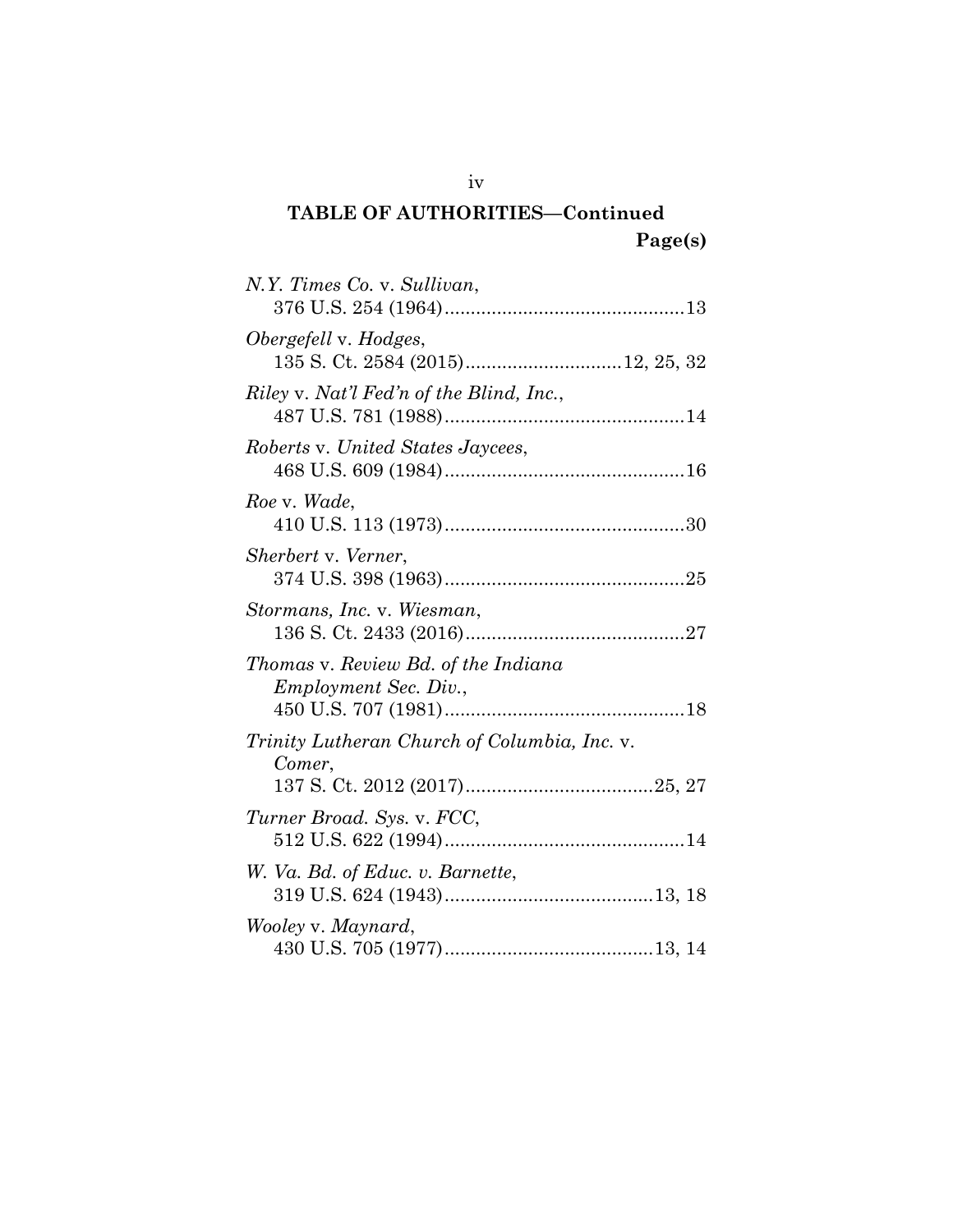## **Statutes**

| Consolidated Appropriations Act, 2005, Pub. |  |
|---------------------------------------------|--|
| L. No. 108-447, 118 Stat. 2809, 3163, Div.  |  |

### **Rules**

## **Other Authorities**

| A CATECHISM FOR BUSINESS: TOUGH ETHICAL<br>QUESTIONS & INSIGHTS FROM CATHOLIC<br>TEACHING (Andrew V. Abela, Joseph E.                  |
|----------------------------------------------------------------------------------------------------------------------------------------|
| Andrew Koppelman, A Zombie in the Supreme<br>Court: The Elane Photography Cert Denial,<br>7 ALA. CIV. RTS. & CIV. LIBERTIES L. REV. 77 |
| ABA Model Rule of Professional Conduct 1.7 29                                                                                          |
| Pope Benedict XVI, Address to the Bishops of<br>the United States of America from Region                                               |
| Sarah Torre & Ryan C. Anderson, Adoption,<br><i>Foster Care, &amp; Conscience Protections,</i><br>Heritage Foundation Backgrounder No. |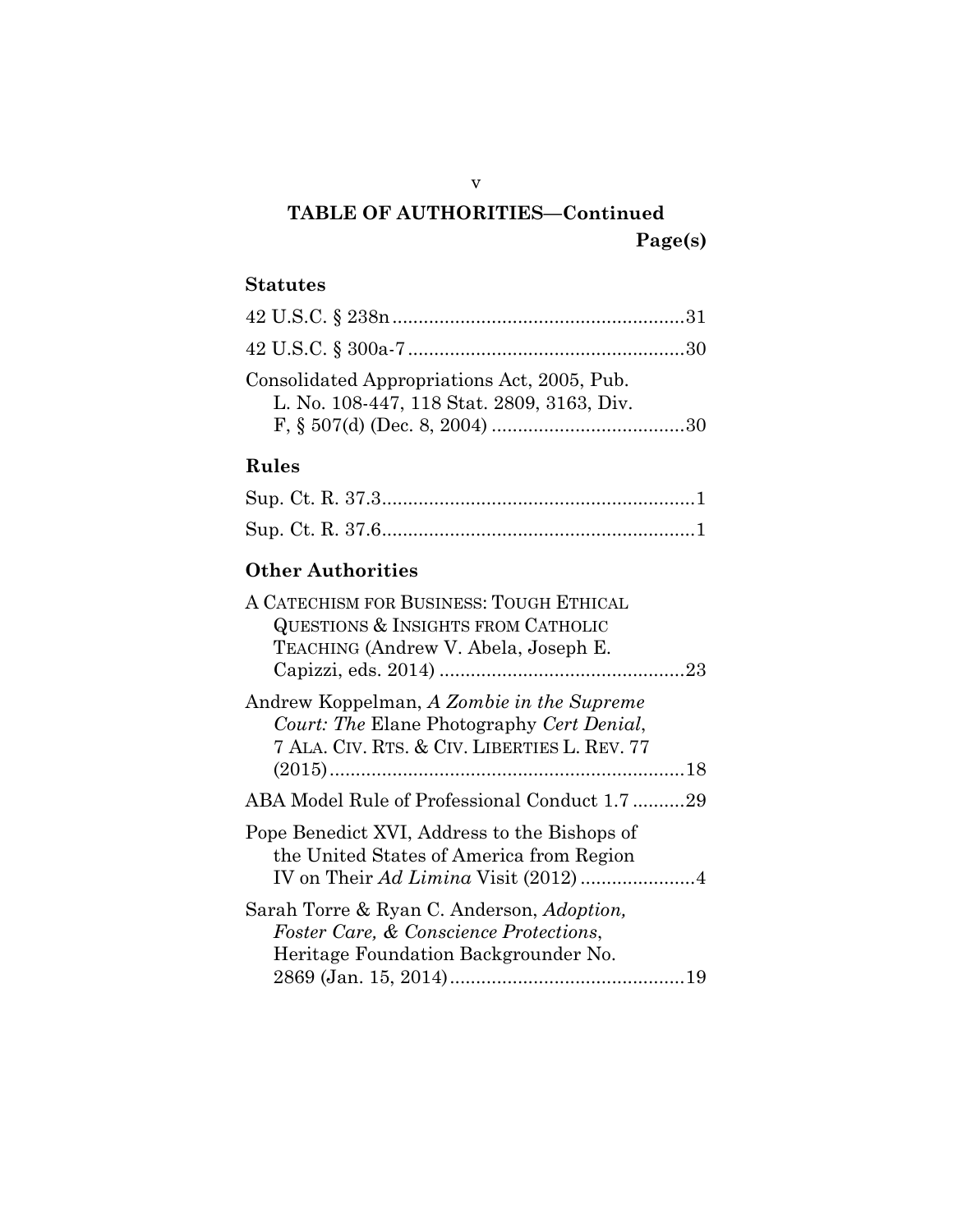| AICPA Code of Professional Conduct Rule 102 29                                                                                                              |  |
|-------------------------------------------------------------------------------------------------------------------------------------------------------------|--|
| Alister McGrath, Calvin and the Christian<br>Calling, 1999 FIRST THINGS 94 (July 1999) 23                                                                   |  |
| Catechism of the Catholic Church                                                                                                                            |  |
| Mary L. Gautier & Carolyne Saunders,<br>Catholic Charities USA 2012 Annual<br>Survey Final Report, Georgetown<br>University, Center for Applied Research in |  |
| Rabbi Moshe Chaim Luzzato, Derech Ha-                                                                                                                       |  |
|                                                                                                                                                             |  |
| Pope Francis, Evangelii Gaudium (2013) 4                                                                                                                    |  |
| Oxford Islamic Information Centre, Five                                                                                                                     |  |
|                                                                                                                                                             |  |
| Elizabeth Reiner Platt, Columbia Law School,<br>Georgia Governor Vetoes Right-To-<br>Discriminate Bill-HB757 (Mar. 29, 2016                                 |  |
| THOMAS E. WOODS, JR., HOW THE CATHOLIC<br>CHURCH BUILT WESTERN CIVILIZATION                                                                                 |  |
| The Lutheran Church--Missouri Synod, Life                                                                                                                   |  |
|                                                                                                                                                             |  |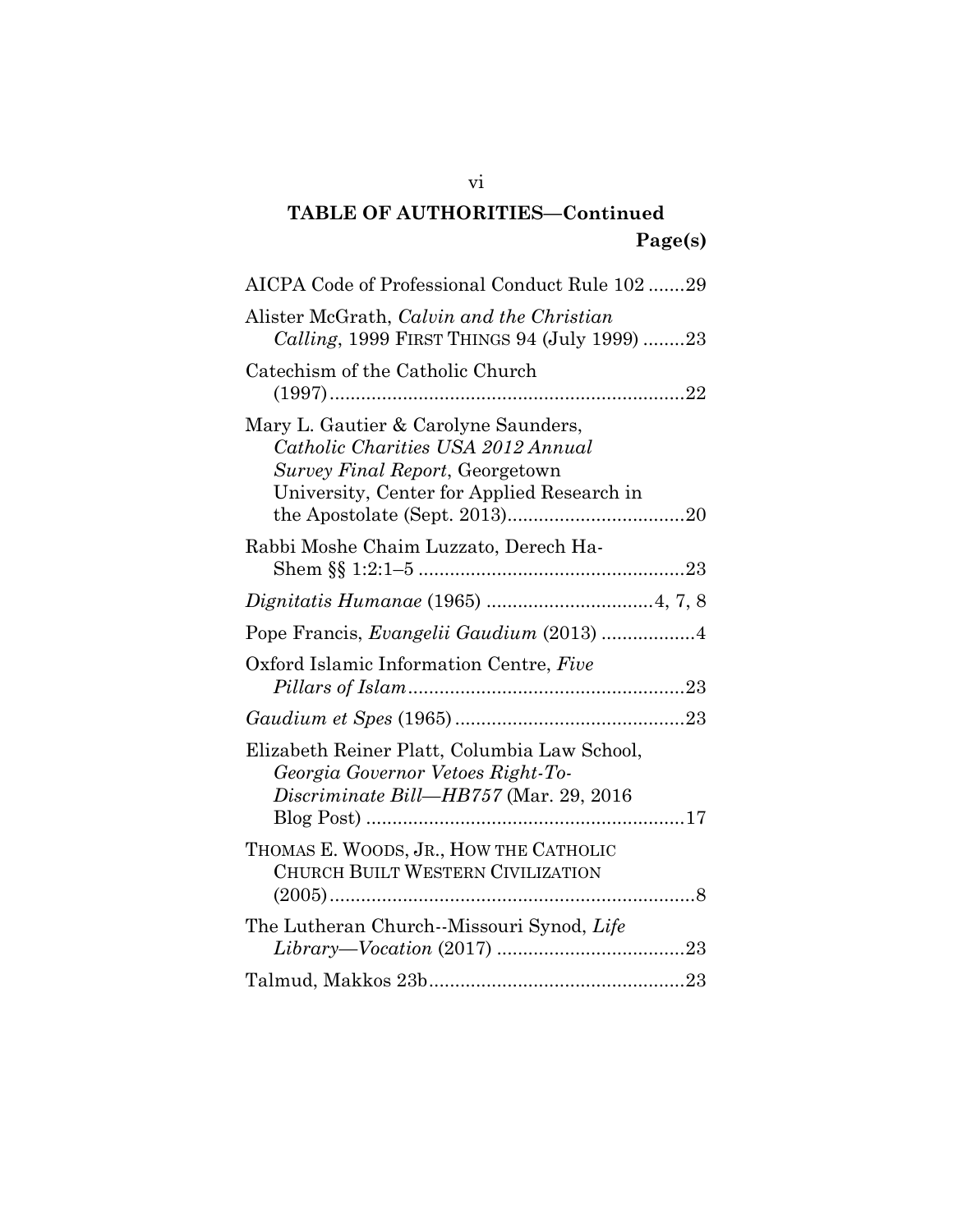| James Madison, Memorial & Remonstrance                                                                                                                                                |
|---------------------------------------------------------------------------------------------------------------------------------------------------------------------------------------|
| Brian J. Grim, Religion's Socio-Economic                                                                                                                                              |
| President Barack Obama, Remarks by the<br>President at Iftar Dinner (Aug. 13, 2010) 6                                                                                                 |
| The Ethics & Religious Liberty Commission of<br>the Southern Baptist Convention, SBC's<br>Richard Land Testifies in Support of Work-<br>place Religious Freedom Act (Nov. 10, 2005)23 |
| Brian J. Grim & Melissa E. Grim, The Socio-<br>economic Contribution of Religion to<br>American Society: An Empirical Analysis,<br>INTERDISC. J. RES. ON RELIGION (2016) 26           |
| Muhammad Ayub, Understanding Islamic                                                                                                                                                  |
|                                                                                                                                                                                       |
| Catholic Online, What did the Pope just say to                                                                                                                                        |

vii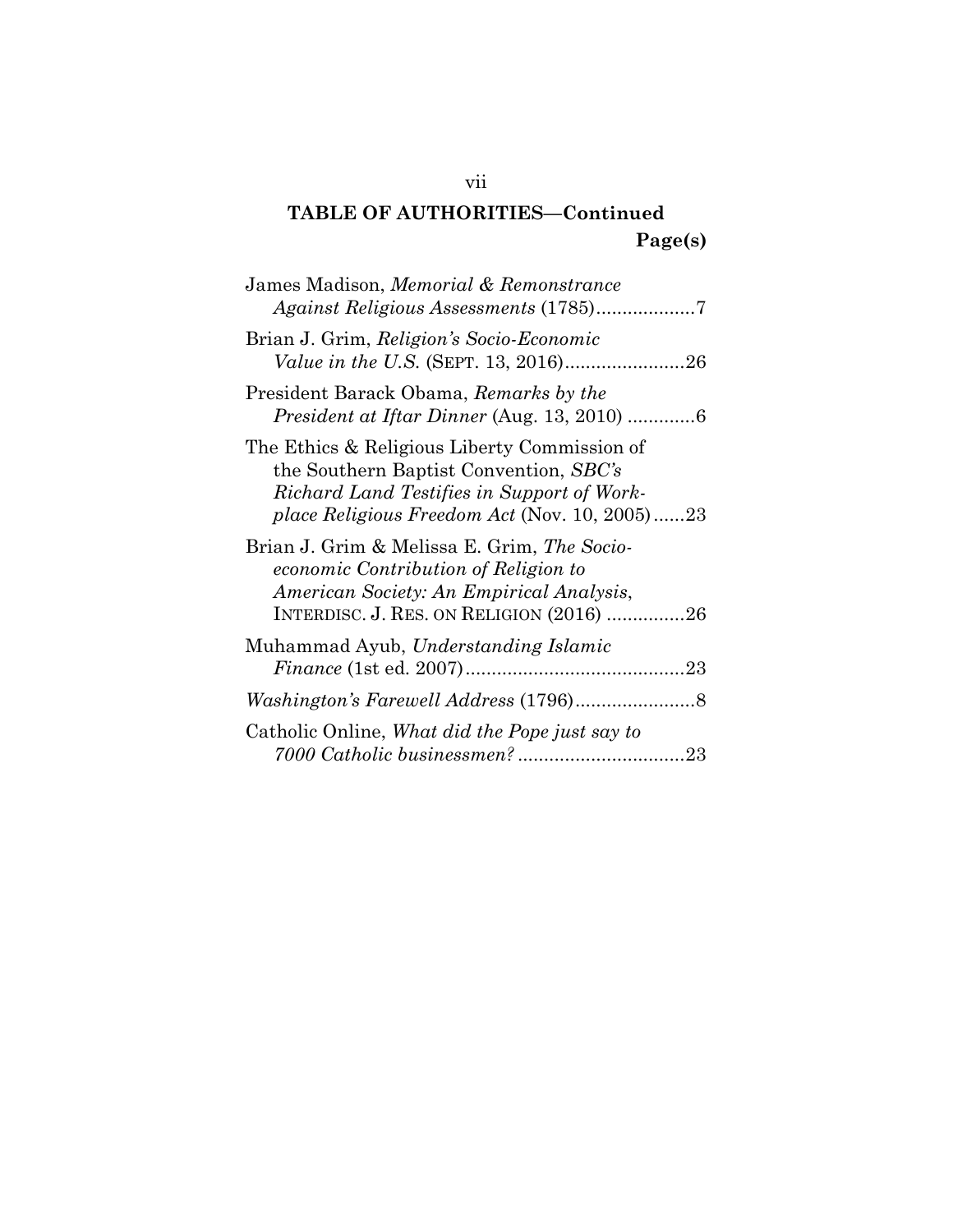### **INTEREST OF THE** *AMICI CURIAE***[1](#page-8-1)**

<span id="page-8-0"></span>The United States Conference of Catholic Bishops (USCCB) is a nonprofit corporation, the members of which are the active Catholic Bishops in the United States. The USCCB provides a framework and a forum for the Bishops to teach Catholic doctrine, set pastoral directions, and develop policy positions on contemporary social issues. As such, the USCCB advocates and promotes the pastoral teaching of the U.S. Catholic Bishops in such diverse areas of the nation's life as the free expression of ideas, fair employment and equal opportunity for the underprivileged, immigration, protection of the rights of parents and children, the sanctity of life, and the importance of education. Values of particular importance to the Conference include the protection of the rights of religious organizations and religious believers under the First Amendment, and the proper development of this Court's jurisprudence in that regard.

The Colorado Catholic Conference (CCC) is the public policy voice of the three Catholic dioceses of Colorado. Basing its mission on the Gospel of Jesus Christ, as particularly expressed in Catholic social teaching and the consistent life ethic, the CCC works with other religious and secular groups in promoting the common good of the people of Colorado, including

<span id="page-8-1"></span><sup>1</sup> Pursuant to Supreme Court Rule 37.6, counsel for *amici* state that they authored this brief, in whole, and that no person or entity other than *amici* made a monetary contribution toward the preparation or submission of this brief. In accordance with Rule 37.3(a), all parties have consented to the filing of this brief and their consent letters have been submitted to the Clerk.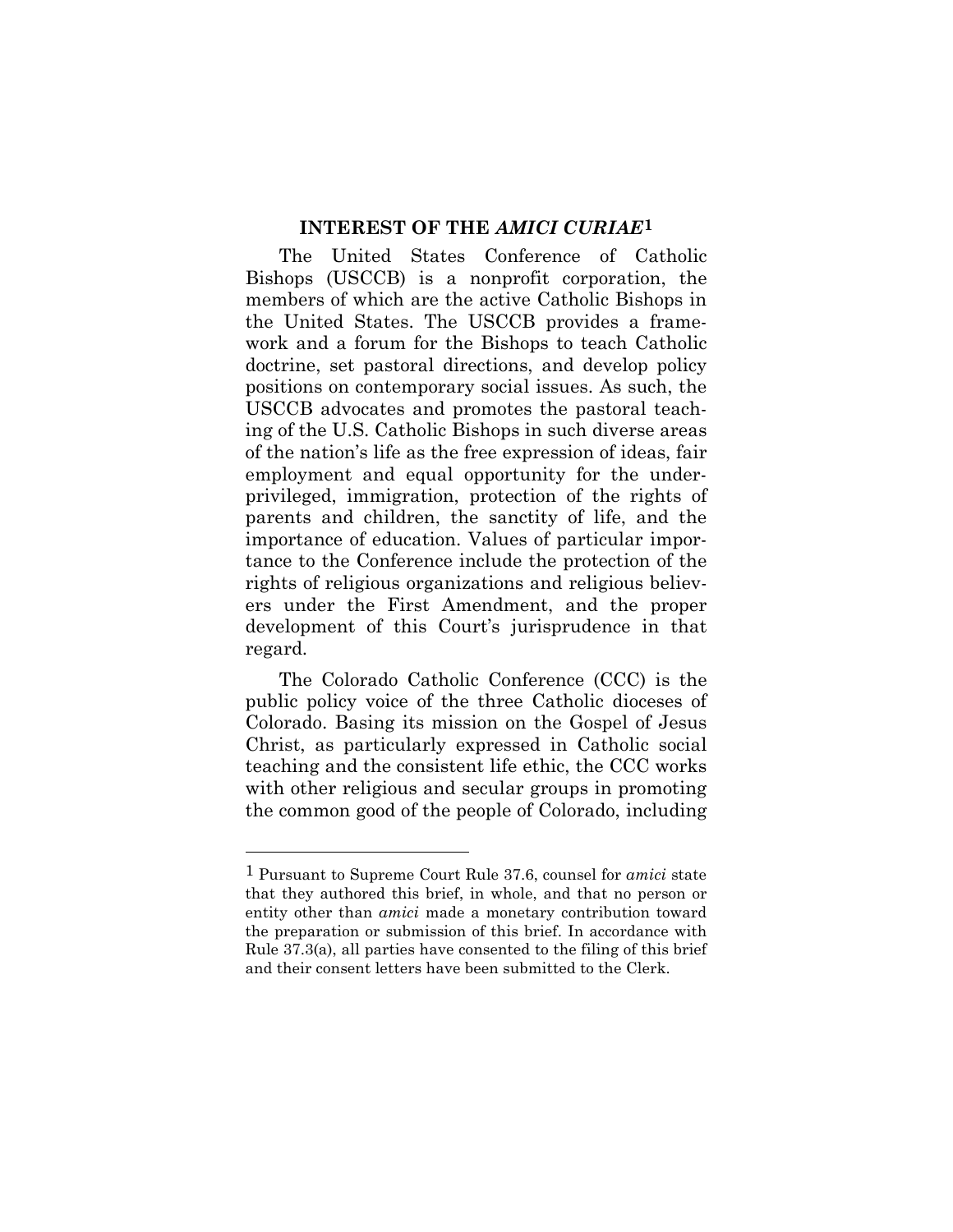the promotion of such basic freedoms as religious exercise and speech.

The Catholic Bar Association (CBA) is a community of legal professionals that educates, organizes, and inspires its members to faithfully uphold and bear witness to the Catholic faith in the study and practice of law. The CBA's mission and purpose include upholding the principles of the Catholic faith in the practice of law, and assisting the Church in the work of communicating Catholic legal principles to the legal profession and society at large. This includes the principles of religious liberty and rights of conscience with respect to religious beliefs as reflected in this nation's founding documents.

The Catholic Medical Association (CMA) has over 2,000 physicians and hundreds of allied health members nationwide. CMA members seek to uphold the principles of the Catholic faith in the science and practice of medicine—including the belief that every person's conscience and religious freedoms should be protected. The CMA's mission includes defending its members' right to follow their conscience and Catholic teaching in their professional work.

The National Association of Catholic Nurses-U.S.A. (NACN-USA) is the national professional organization for Catholic nurses in the United States. A nonprofit group of hundreds of nurses of different backgrounds, the NACN-USA focuses on promoting moral principles of patient advocacy, human dignity, and professional and spiritual development in the integration of faith and health within the Catholic context in nursing.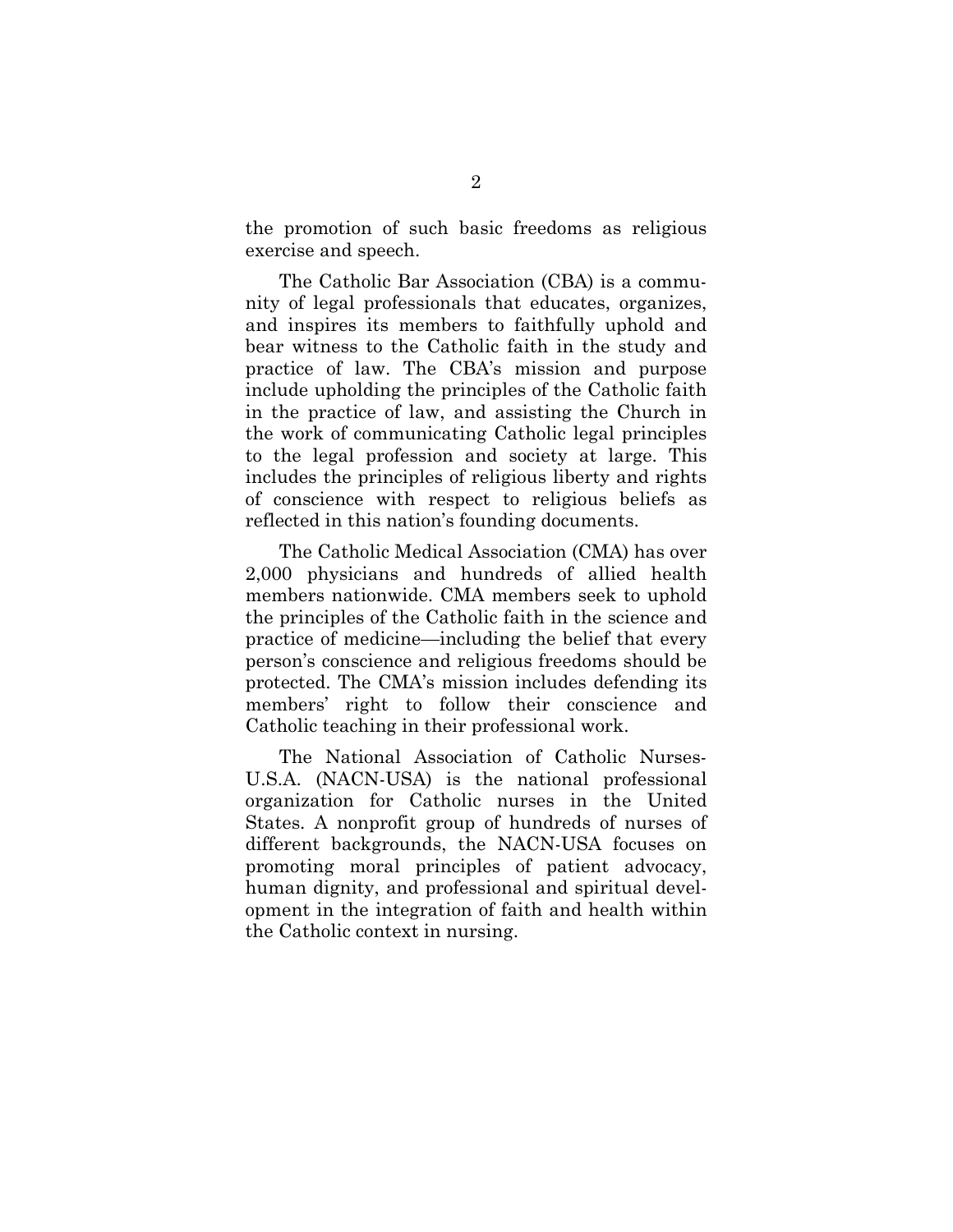The National Catholic Bioethics Center (NCBC) is a nonprofit research and educational institute committed to applying the principles of natural moral law, consistent with many traditions including the teachings of the Catholic Church, to ethical issues arising in health care and the life sciences. NCBC is committed to fostering a culture of respect for human life and human dignity, particularly in the medical context.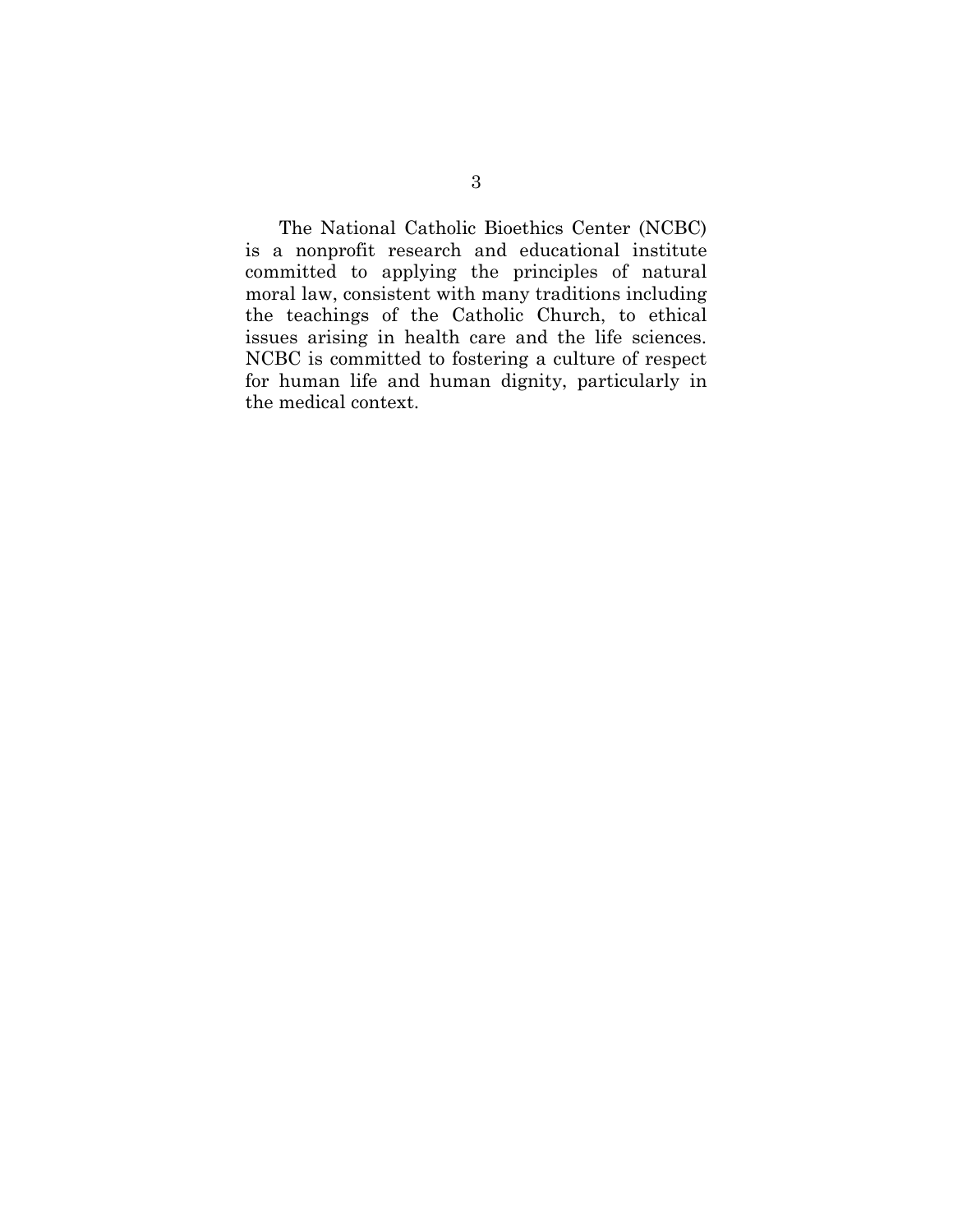### <span id="page-11-0"></span>**INTRODUCTION AND SUMMARY OF ARGUMENT**

American citizens should never be forced to choose between their religious faith and their right to participate in the public square. This fundamental vision of our constitutional government is embodied in the First Amendment, which guarantees that all citizens, whether of a particular religious faith or no faith at all, are free both to speak and to act in accord with their conscience.

That vision is clearly at risk when government attempts, with increasing intensity, "to reduce religious freedom to mere freedom of worship without guarantees of respect for freedom of conscience."[2](#page-11-1) In an apostolic exhortation on the proclamation of the Gospel, Pope Francis recently insisted that "no one can demand that religion should be relegated to the inner sanctum of personal life, without influence on societal and national life, without concerns for the soundness of civil institutions, without a right to offer an opinion on events affecting society."[3](#page-11-2) This "right to religious freedom," declared the Second Vatican Council in its *Declaration on Religious Freedom*, "has its foundation in the very dignity of the human person" and is "to be recognized in the constitutional law whereby society is governed" as "a civil right."[4](#page-12-0)

<span id="page-11-1"></span><sup>2</sup> Pope Benedict XVI, Address to the Bishops of the United States of America from Region IV on Their *Ad Limina* Visit (2012).

<span id="page-11-2"></span><sup>3</sup> Pope Francis, *Evangelii Gaudium*, ¶ 183 (2013).

<sup>4</sup> *Dignitatis Humanae*, ¶ 2 (1965).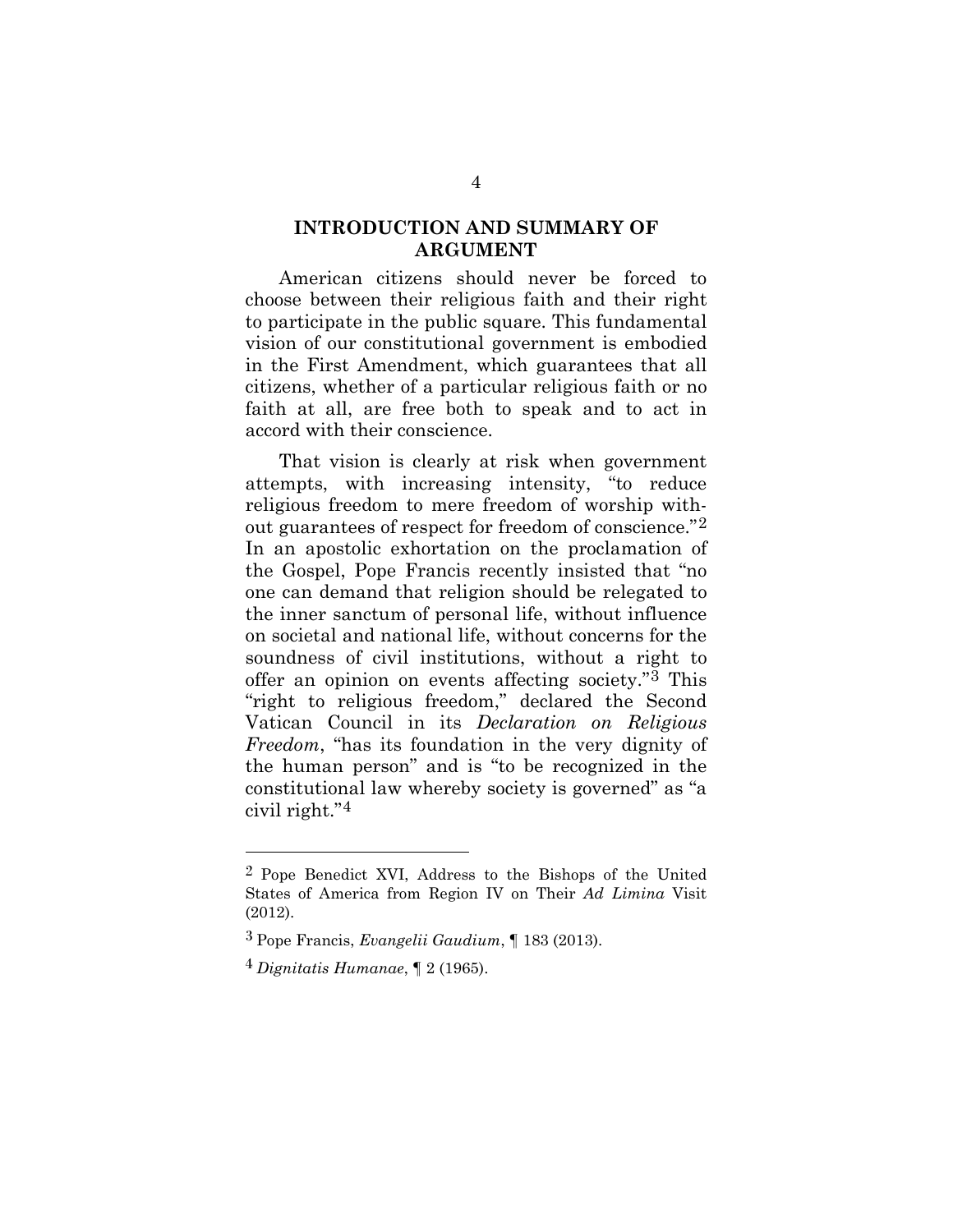The First Amendment's text protects religious liberty in two fundamental ways that are at issue in this case. The Free Speech Clause ensures that individuals are not inhibited by the government when speaking in the public square and "prohibit[s] the government from telling people what they must say." *Agency for Int'l Dev.* v. *Alliance for Open Soc'y Int'l*, 133 S. Ct. 2321, 2327 (2013). This protection means the government cannot force an artist to engage in artistic expression to celebrate a wedding ceremony that she believes violates God's law, nor can it force an artist to celebrate through her expressive activities any President of the United States.

Second, the Free Exercise Clause guarantees every individual the right to seek the truth in religious matters *and then adhere to that truth* through private and public action. Religious liberty flows from the dignity of the human person and finds expression in ways that are social and communicative. Religious exercise thus takes the form of not only individual works, but also actions by religious and religiously motivated secular institutions, including businesses. These acts include, among other things, the many acts of charity that create, maintain, and repair our social fabric: feeding the hungry, clothing the naked, sheltering the homeless, visiting those in prison, and finding permanent families for children without them. And it also takes the form of conducting one's own business in a way that is consistent with one's own religious principles.

<span id="page-12-0"></span>This case presents the opportunity to clarify and reaffirm the First Amendment's longstanding protection of religious expression by individuals and institutions, particularly in the public sphere. There is far more at stake in this case than simply whether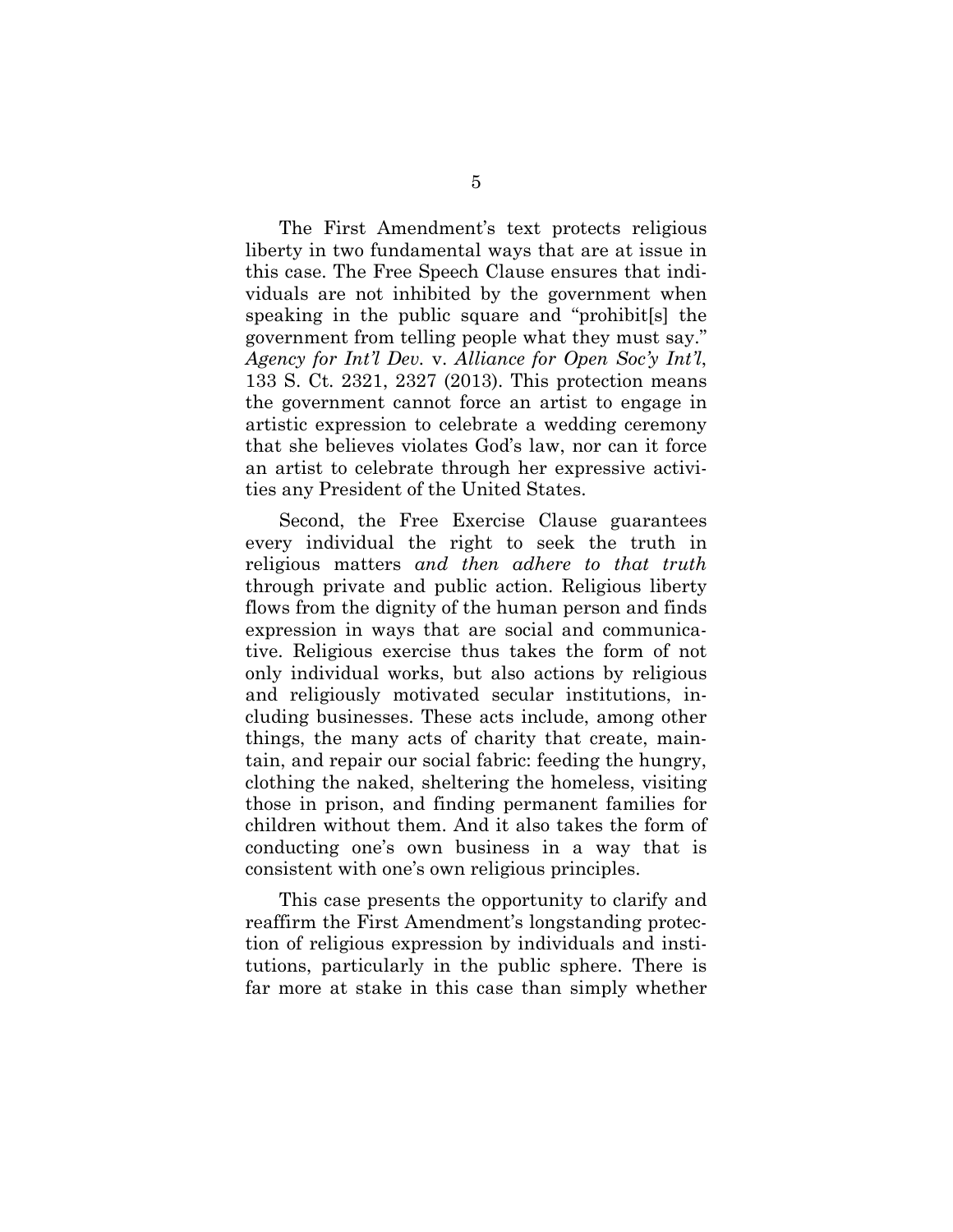Jack Phillips must bake a cake. It is about the freedom to live according to one's religious beliefs in daily life and, in so doing, advance the common good. This Court should reject the temptation that this case presents to severely curtail the exercise of religion—and all its personal and social benefits outside the four walls of the sanctuary.

#### **STATEMENT**

### <span id="page-13-1"></span><span id="page-13-0"></span>**I. The Importance of Religious Liberty**

Speaking about an Islamic center planned near Ground Zero in New York, President Barack Obama proclaimed: "This is America. And our commitment to religious freedom must be unshakeable. The principle that people of all faiths are welcome in this country and that they will not be treated differently by their government is essential to who we are."[5](#page-13-2) Those words channeled what politicians, judges, preachers, and citizens have celebrated for centuries: America is a country where everyone is free to speak and live according to his or her conscience.

James Madison famously emphasized the importance of religious exercise in responding to a Virginia General Assembly proposal to institute a tax to subsidize Protestant Episcopal teachers:

"[W]e hold it for a fundamental and undeniable truth, that Religion or the duty which we owe to our Creator and the manner of discharging it, can be directed only by reason and conviction, not by force or violence. The Religion then of every man must be left to

<span id="page-13-2"></span><sup>5</sup> President Barack Obama, *Remarks by the President at Iftar Dinner* (Aug. 13, 2010).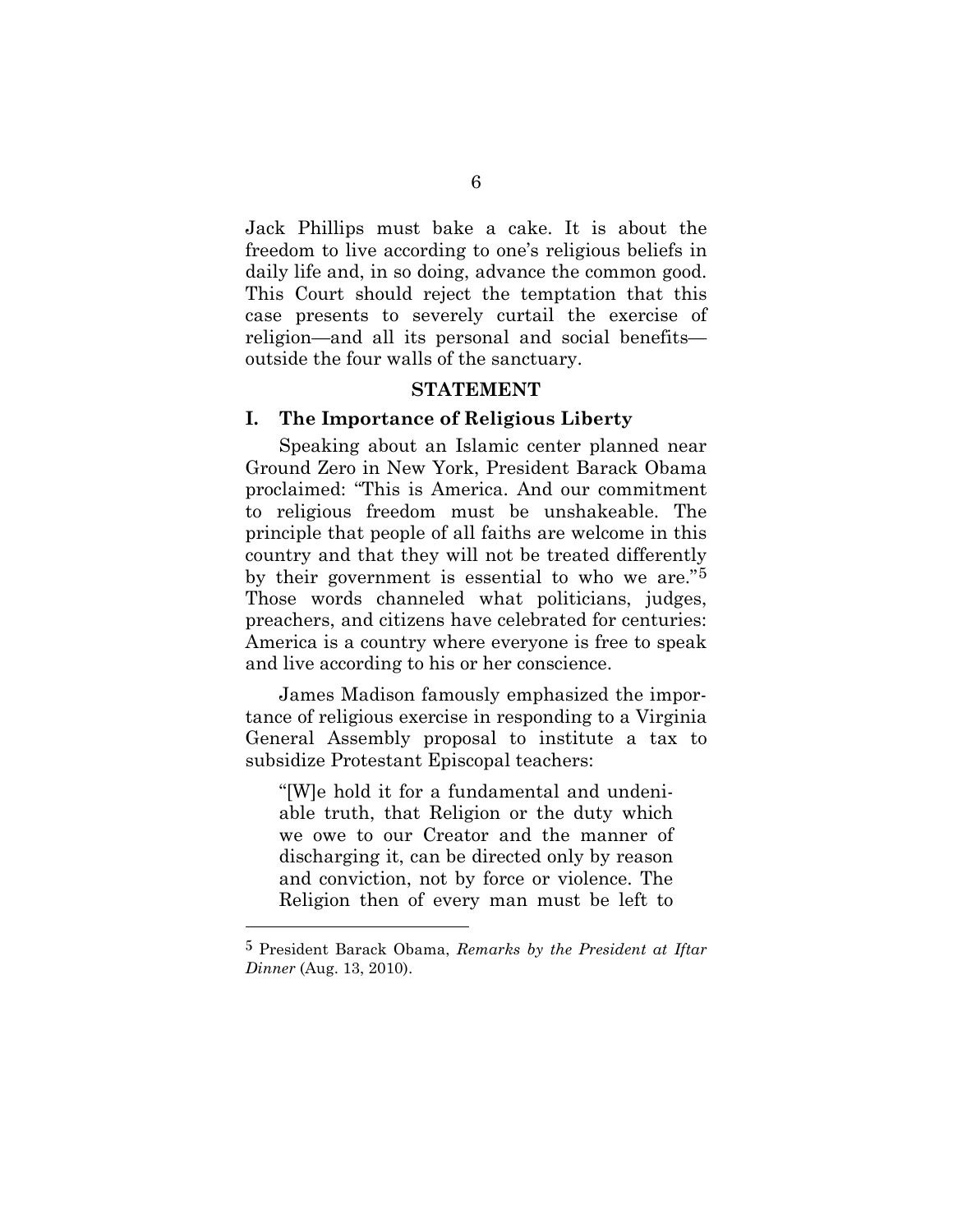the conviction and conscience of every man; *and it is the right of every man to exercise it as these may dictate*. This right is in its nature an unalienable right.<sup>[6](#page-14-0)</sup>

The Second Vatican Council conveyed a similar insight in the Declaration on Religious Freedom issued in 1965. "[T]he human person has a right to religious freedom. This freedom means that all men are to be immune from coercion on the part of individuals or of social groups and of any human power [such] that no one is to be forced to act in a manner contrary to his own beliefs, whether privately or publicly . . . ."[7](#page-14-1) That is because all people are "impelled by nature and also bound by a moral obligation to seek the truth, especially religious truth," which, once known, requires them "to order their whole lives in accord with the demands of truth."[8](#page-15-0) It is axiomatic that such action requires "immunity from external coercion as well as psychological freedom."[9](#page-15-1)

In other words, an individual "is bound to follow his conscience in order that he may come to God, the end and purpose of life. It follows that he is not to be forced to act in a manner contrary to his conscience."[10](#page-15-2) "Injury . . . is done to the human person and to the very order established by God for human

8 *Id.*

l

9 *Id.*

<span id="page-14-1"></span> $10$  *Id.* 1 3.

<sup>6</sup> James Madison, *Memorial & Remonstrance Against Religious Assessments*, ¶ 1 (1785) (quotation omitted, emphasis added).

<span id="page-14-0"></span><sup>7</sup> *Dignitatis Humanae*, ¶ 2 (1965).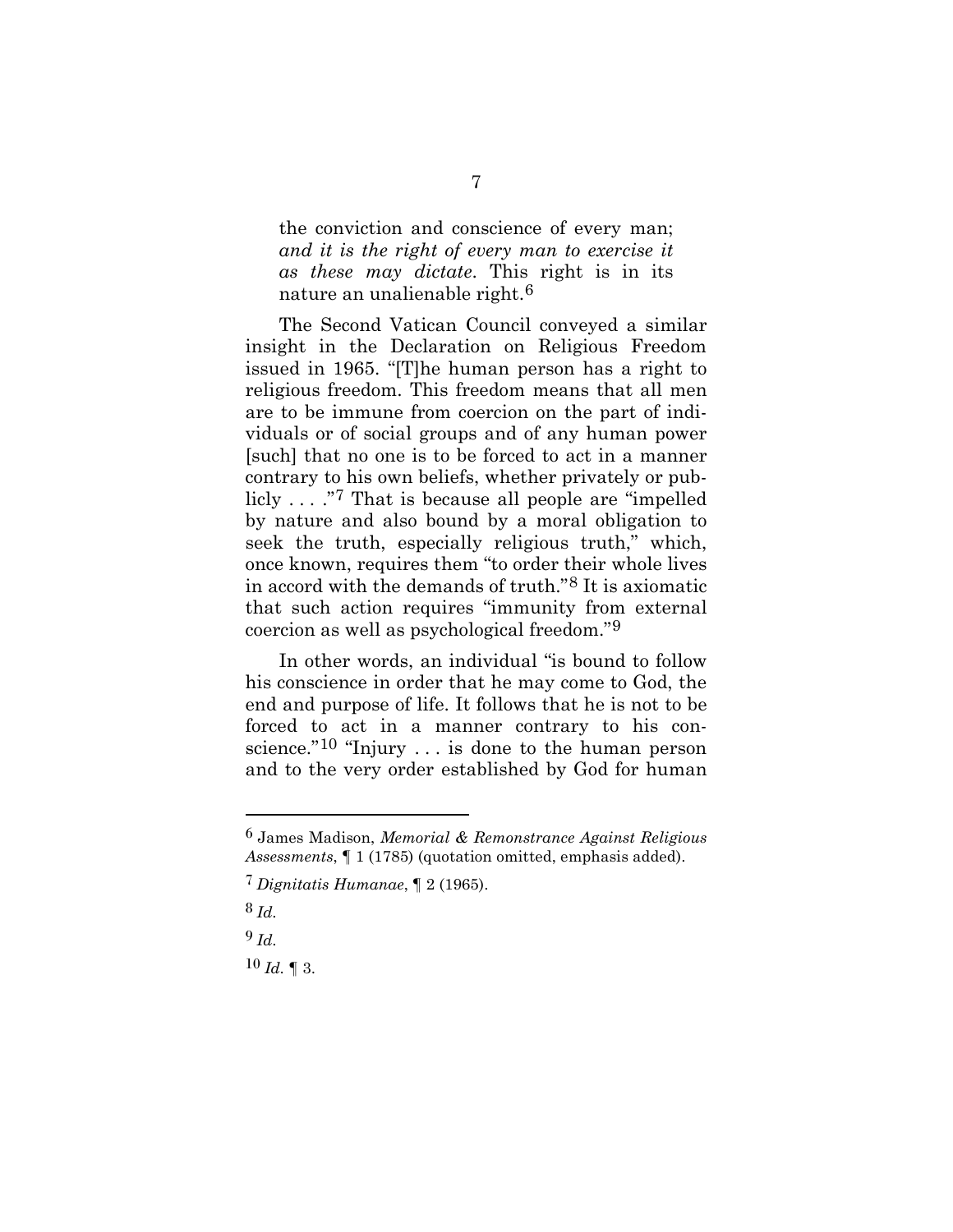life, if the free exercise of religion is denied in society, ... [and the government] would clearly transgress the limits set to its power, were it to presume to command or inhibit acts that are religious."[11](#page-15-3) This freedom is limited only by the demands of "public order," and so must "be respected as far as possible and is not to be curtailed except when and insofar as necessary."<sup>[12](#page-15-4)</sup>

Free speech and free exercise are necessary for the government to honor the dignity of all citizens and allow individual flourishing. These constitutional principles are equally important for societal flourishing because of how much religion contributes to society. As President George Washington pointed out in his *Farewell Address*: "Of all the dispositions and habits which lead to political prosperity, religion and morality are indispensable supports."[13](#page-16-1) Indeed, it is easy to forget how much modern society owes to the Catholic Church in particular. The Church created the university system, promoted art, architecture, and the sciences, influenced the development of both western and international law, founded modern economic theory, and fostered the institutionalized care of the poor, orphans, and the sick, including what eventually became the modern hospital system[.14](#page-16-2) As will be discussed in more detail

<sup>11</sup> *Id.*

<span id="page-15-1"></span><span id="page-15-0"></span> $12$  *Id.* ¶ 7.

<span id="page-15-2"></span><sup>13</sup> *Washington's Farewell Address* (1796), available at https://goo.gl/KmCnTH.

<span id="page-15-4"></span><span id="page-15-3"></span><sup>14</sup> THOMAS E. WOODS, JR., HOW THE CATHOLIC CHURCH BUILT WESTERN CIVILIZATION (2005).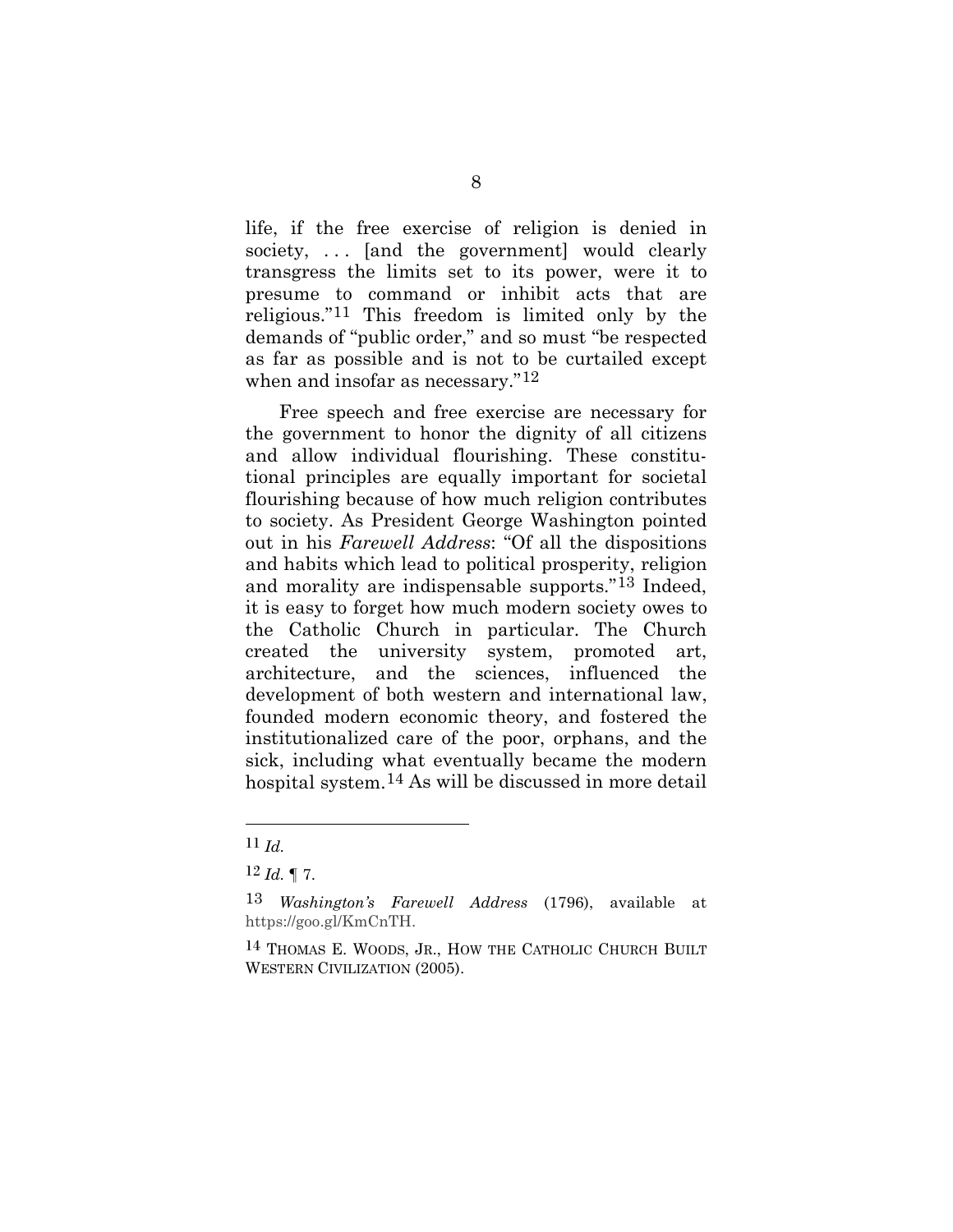below, intolerance for religious exercise puts at risk not just the individual right to conscience but all these social benefits.

#### <span id="page-16-0"></span>**II. Proceedings Below**

Jack Phillips is a cake artist who is deeply devoted to his craft but even more so to his faith. He strives to honor God in every aspect of his life, including his business. Pet. App. 281a, ¶ 49. Indeed, it is easy to witness the concrete ways Phillips lives his faith in the commercial world:

- Phillips "believe[s] it is important to treat [his] employees honorably," and so he pays his employees above minimum wage and helps them by loaning or giving them money when they are in need. *Id.* ¶¶ 50– 53.
- Phillips' business, Masterpiece Cakeshop, is closed on Sundays "to honor God" and to allow Phillips and his employees to attend church. Neither the business nor its employees will even deliver cakes or baked goods on Sundays. Pet. App. 281a– 82a, ¶¶ 54–55.
- Phillips honors the dignity of all individuals by gladly serving all customers regardless of race, faith, sexual orientation, or economic status. Pet. App. 282a, ¶ 56a.
- <span id="page-16-2"></span><span id="page-16-1"></span>• When Phillips first opened Masterpiece Cakeshop, he gave careful consideration to determining what cakes and products would be created there to ensure that God would be honored through his work. *Id.* ¶¶ 57–58.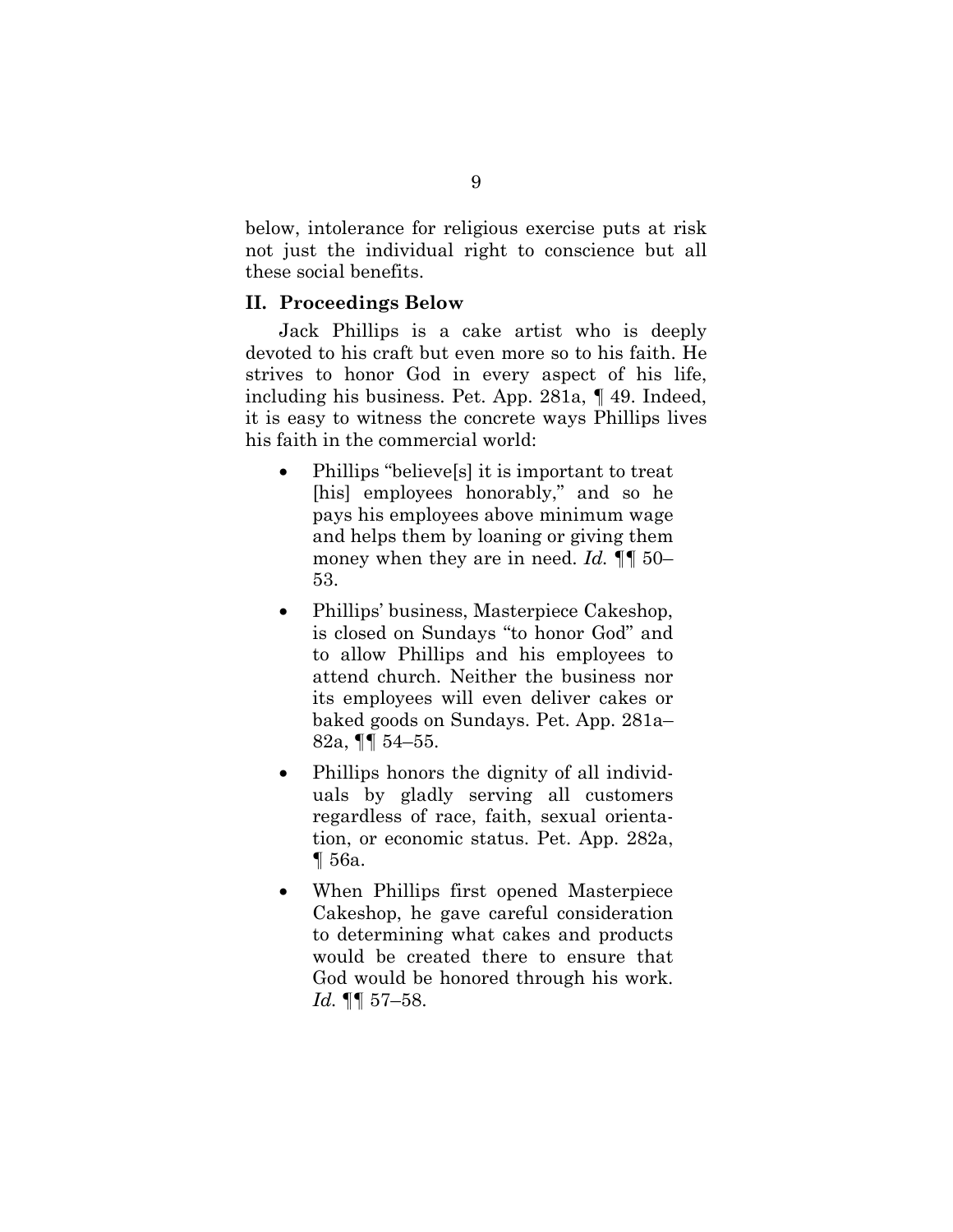- For example, Phillips made the decision not to sell any goods with alcohol in them, including coffee drinks or baked goods that include alcohol. He did not want to lead those with a drinking problem into temptation. Pet. App. 282a–83a, ¶¶ 57–59.
- Phillips also refuses to create cakes that promote anti-American or anti-family themes, a flag-burning or a cake with a hateful message, a KKK celebration of an atrocity against African Americans, an atheist message such as "God is dead" or "there is no God," or even simple vulgarity or profanity on a cake. Though Colorado's statute also protects customers seeking to express these messages as creeds, "the heart-attitude of them does not honor Christ and that is . . . why [Phillips] will not design or create them." Pet. App. 283a, ¶¶ 60–62.
- For the same reason, Phillips will not create or sell Halloween cakes, cookies, brownies, or anything else related specifically to that holiday. Although turning away this lucrative business results in lost revenue, Phillips would rather lose the business than "make a profit on a day that exalts witches, demons and devils." Pet. App. 283a–84a, ¶¶ 63–64.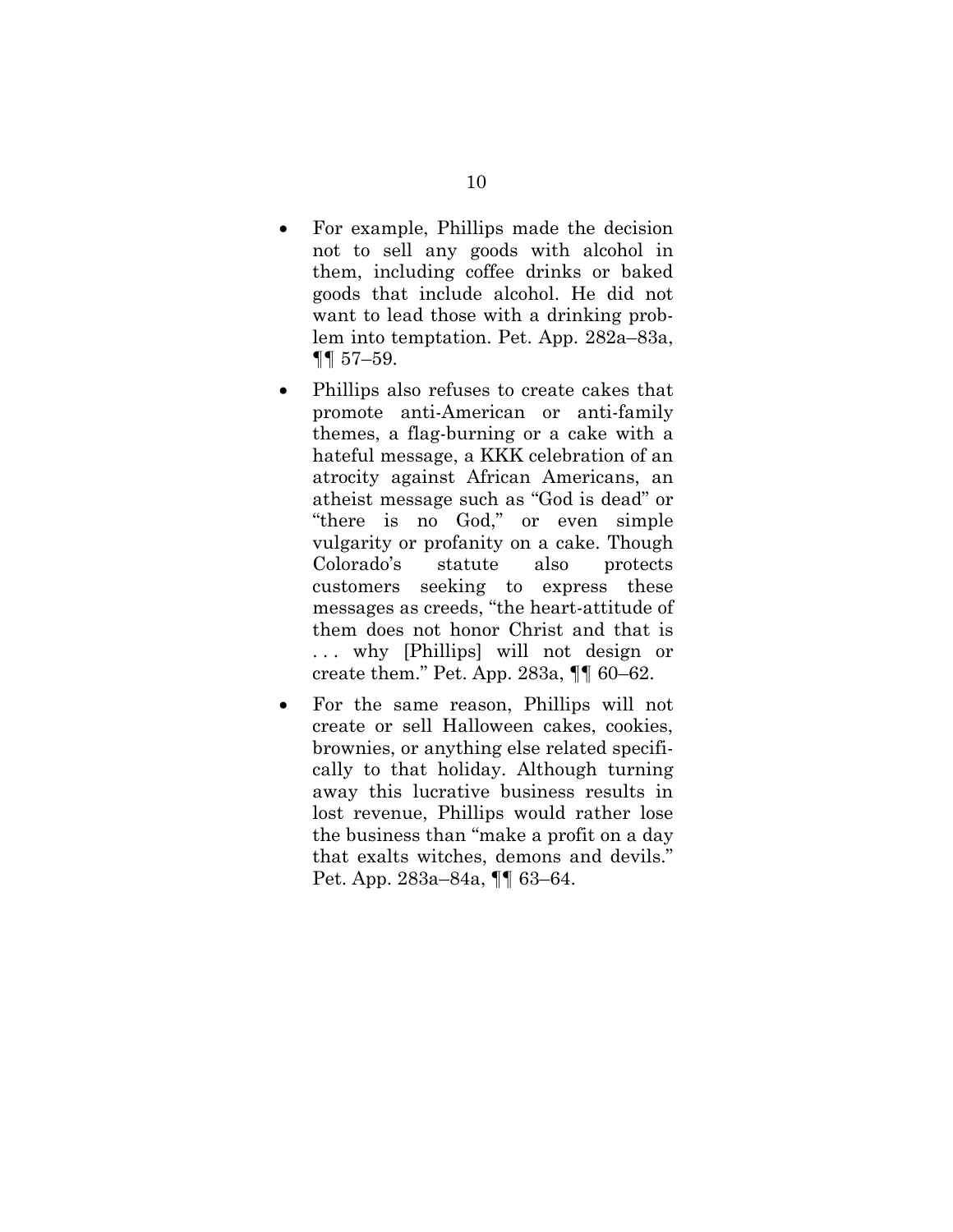• Phillips will design and create wedding cakes for the marriage of one man and one woman regardless of their sexual orientation. Conversely, he will not do so for a same-sex wedding, regardless of the couple's sexual orientation. Phillips is not concerned about anyone's orientation. But he believes that celebrating a samesex marriage violates God's law and "to create a wedding cake for an event that celebrates something that directly goes against the teachings of the Bible, would [be] a personal endorsement and participation in the ceremony." Pet. App. 284a– 85a, ¶¶ 66–67; 287a–88a, ¶ 86.

On July 19, 2012, Respondents Charlie Craig and David Mullins came to Phillips' shop and asked him to make a cake for their wedding. Phillips said he would make their birthday cakes or shower cakes, and he would sell them cookies or brownies, but he could not "make cakes for [a] same sex wedding." Pet. App. 287a, ¶ 79.

Although Phillips "would be pleased to create any other cakes or baked goods for Charlie and David, or any other same-sex couple," Pet. App. 287a–88a, ¶¶ 86–87, the Colorado Civil Rights Commission and the ACLU pursued him for alleged discrimination based on sexual orientation. The Colorado Court of Appeals accepted that Phillips' decision was "*not* because of [his] opposition to [his customers'] sexual orientation." Pet. App. 12a–13a. But it still concluded that by refusing to make the cake, Phillips had somehow denied services "*because of*" sexual orientation. Pet. App. 21a.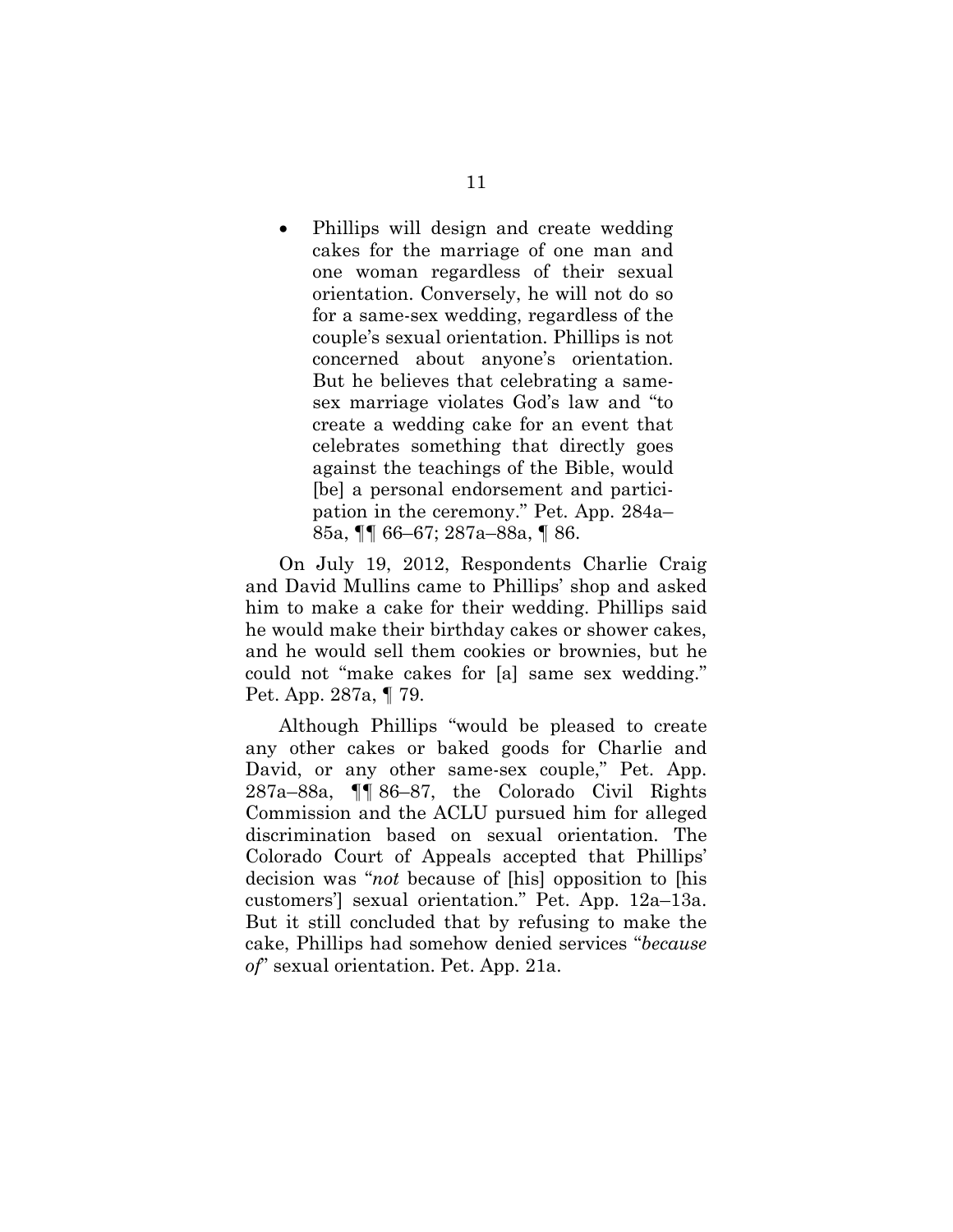The Court of Appeals reached this conclusion based in part on *Obergefell* v. *Hodges*, 135 S. Ct. 2584 (2015), which the Court read as equating any opposition to same-sex marriage as equivalent to discrimination based on sexual orientation. Pet. App. 16a–17a. In so holding, the Court of Appeals overlooked *Obergefell*'s observation that the belief that marriage is "a union of man and woman" continues to be held by countless religions and people of faith as a "reasonable" conviction based on "decent and honorable ... premises." 135 S. Ct. at 2594, 2602.

<span id="page-19-0"></span>Phillips sought this Court's review, seeking to protect the right of himself and others to respectfully exercise their religious beliefs in their daily lives, not just on Sundays. A ruling upholding Phillips' right to speak and act in accord with his conscience would vindicate the First Amendment and protect a rapidly shrinking American pluralism. People of faith should not be forced to violate their beliefs as a condition of expressing themselves in public or participating in the marketplace.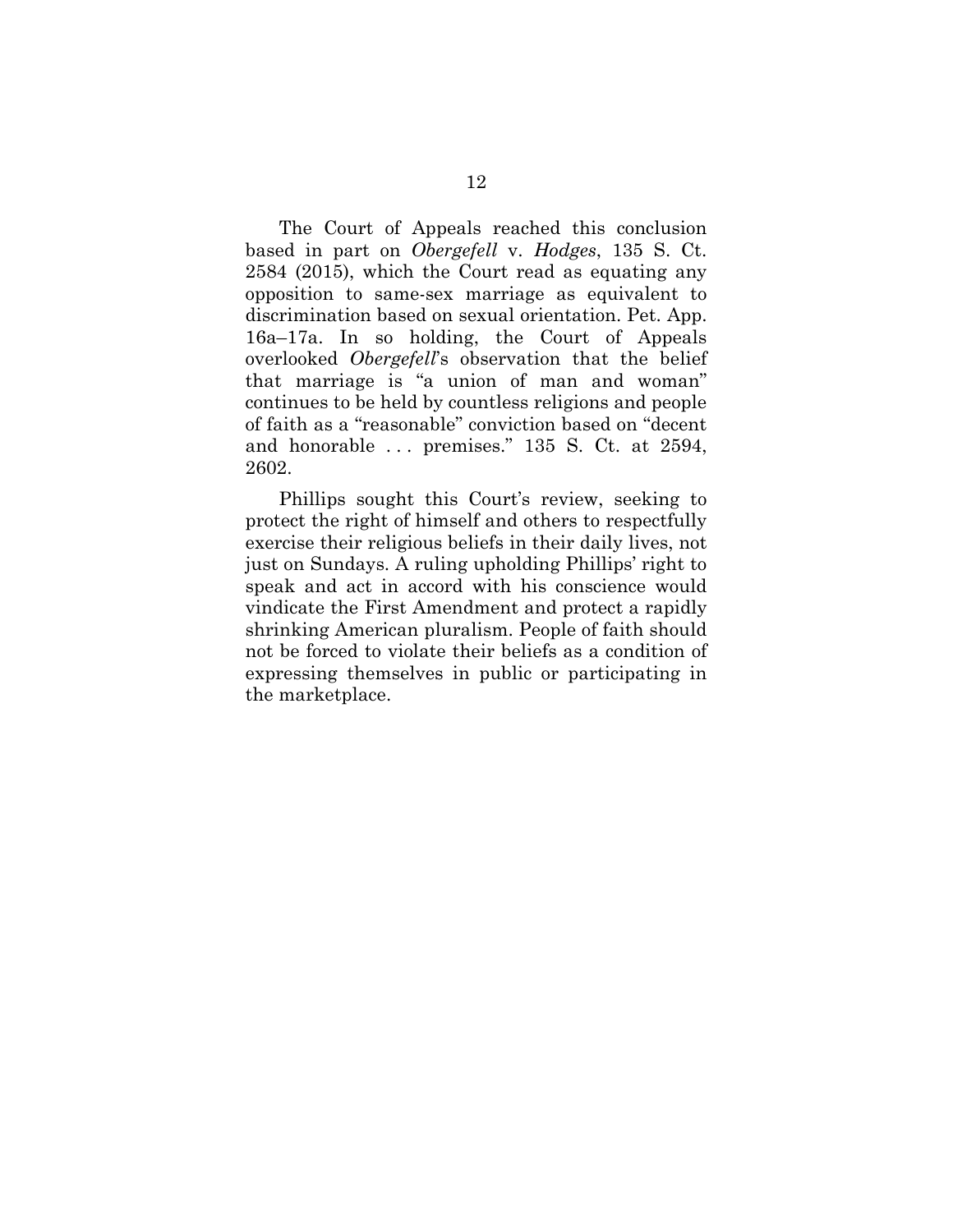#### **ARGUMENT**

### <span id="page-20-0"></span>**I. Applying the First Amendment in Favor of Petitioners Serves both Individual Rights and the Common Good.**

### **A. The Free Speech Guarantee**

<span id="page-20-1"></span>"If there is any fixed star in our constitutional constellation, it is that no official . . . can prescribe what shall be orthodox in politics, nationalism, religion, or other matters of opinion, or force citizens to confess by word or act their faith therein." *W. Va. Bd. of Educ.* v. *Barnette*, 319 U.S. 624, 642 (1943). This Court should hold that the Free Speech Clause protects Phillips from being compelled to use his artistic talents to express a message that violates his deeply held religious beliefs.

1. In *Wooley* v. *Maynard*, 430 U.S. 705 (1977), this Court famously explained how the Free Speech Clause protects an individual's right not to express the government's preferred message. *Wooley* involved a citizen's challenge to a New Hampshire statute making it a crime to obscure the words "Live Free or Die" on the State's license plate. In striking the statute down, this Court reaffirmed that a "system which secures the right to proselytize religious, political, and ideological causes must also guarantee the concomitant right to decline to foster such concepts." *Id.* at 714 (citing *Barnette*, 319 U.S. at 633– 34, 645 (1943) (Murphy, J., concurring)). The "right to speak *and the right to refrain from speaking* are complementary components of the broader concept of 'individual freedom of mind.'" *Id.* (emphasis added). "Government-enforced [speech] inescapably 'dampens the vigor and limits the variety of public debate.'" *Id.* (quoting *N.Y. Times Co.* v. *Sullivan*, 376 U.S. 254, 279 (1964)).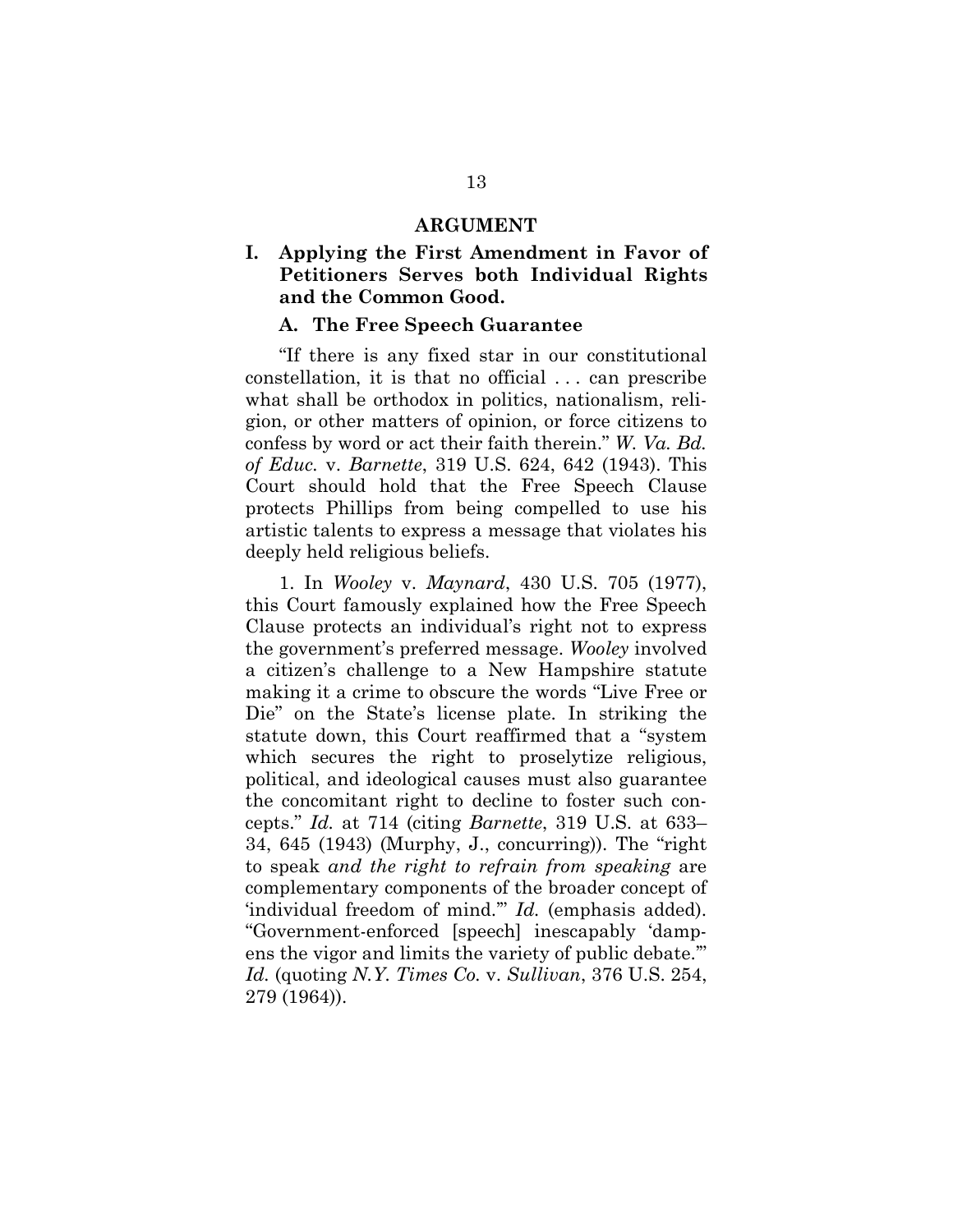As for New Hampshire's requirement, the Court said it "required [state citizens to] use their private property as a 'mobile billboard' for the State's ideological message—or suffer a penalty." *Wooley*, 430 U.S. at 715. Such coercive conduct is unconstitutional; the "First Amendment protects the right of individuals to hold a point of view different from the majority, and to refuse to foster, in the way New Hampshire commands, an idea they find morally objectionable." *Id.* In so holding, the *Wooley* Court conceded that New Hampshire had an interest in requiring the license-plate speech: promoting appreciation of state history, individualism, and state pride. But that interest was not sufficiently compelling to justify the regulation. "[W]here the State's interest is to disseminate an ideology, no matter how acceptable to some, such interest cannot outweigh an individual's First Amendment right to avoid becoming the courier for such message." *Id.* at 717.

Since *Wooley*, this Court has consistently recognized that laws compelling speech are "subject to exacting First Amendment scrutiny." *Riley* v. *Nat'l Fed'n of the Blind, Inc.*, 487 U.S. 781, 798 (1988) (government cannot "dictate the content of speech absent compelling necessity, and then, only by means precisely tailored"); *Turner Broad. Sys.* v. *FCC*, 512 U.S. 622, 642 (1994) ("laws that compel speakers to utter or distribute speech bearing a particular message are subject to the same rigorous scrutiny" as laws regulating speech based on content). And the Court has recognized that states may not apply public-accommodation laws to compel or interfere with expression. *E.g., Boy Scouts of Am.*  v. *Dale*, 530 U.S. 640 (2000); *Hurley* v. *Irish-Am. Gay, Lesbian & Bisexual Group of Boston*, 515 U.S. 557 (1995).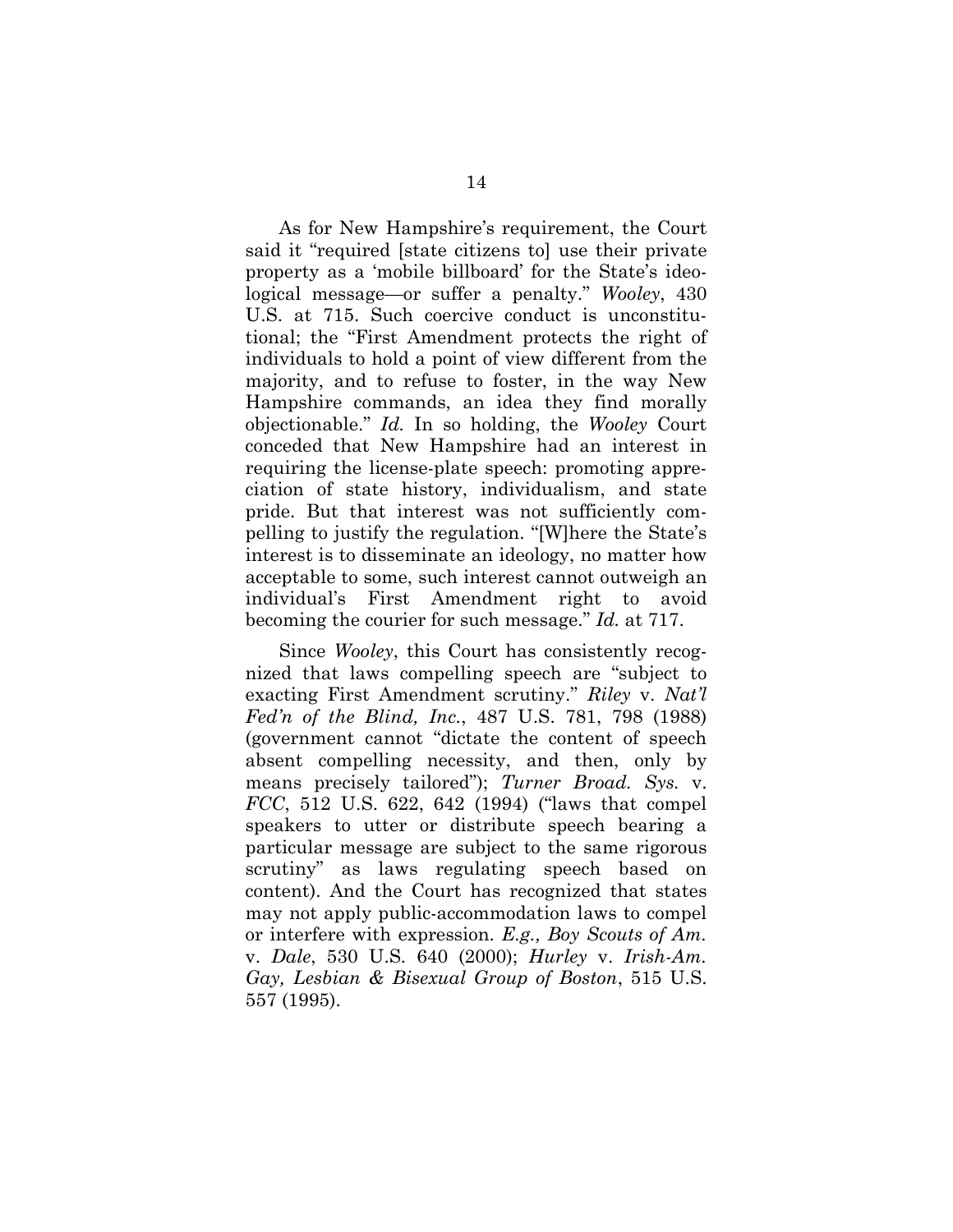Given the Colorado Court of Appeals' reasoning here, the State's action cannot be construed as anything other than compelled speech. As the Court of Appeals recognized, Phillips' unwillingness to create a cake celebrating a same-sex marriage had nothing to do with animus based on sexual orientation; it had everything to do with his unwillingness to express a message that violated his religious beliefs. His declination was no different than it would have been if Craig and Mullins had asked him to create a cake expressing a message that was repugnant to his other religious beliefs, including a message that demeaned people based on their sexual orientation.

Allowing moral considerations to shape business practices is not a novel concept. The Colorado Civil Rights Commission itself has supported other cake artists in their refusal to create custom cakes with religious messages *criticizing* same-sex marriage, because to do so would conflict with the beliefs of those designers about marriage. Pet. App. 20a, 297a– 331a. The Free Speech Clause should similarly protect Phillips' right not to be forced to promulgate through his artistry beliefs about marriage that conflict with his own.

The Commission's position appears to be that Phillips is free to decline expressing the government's message if he will simply stop designing wedding cakes altogether (something he has done during the pendency of this litigation) or perhaps move to another state. Taken to its logical conclusion, this kind of reasoning strips of any real meaning the Free Speech Clause's prohibition against governmentcompelled speech. It merely substitutes one sanction (exclusion from a significant portion of his livelihood as a baker) in place of another (civil damages and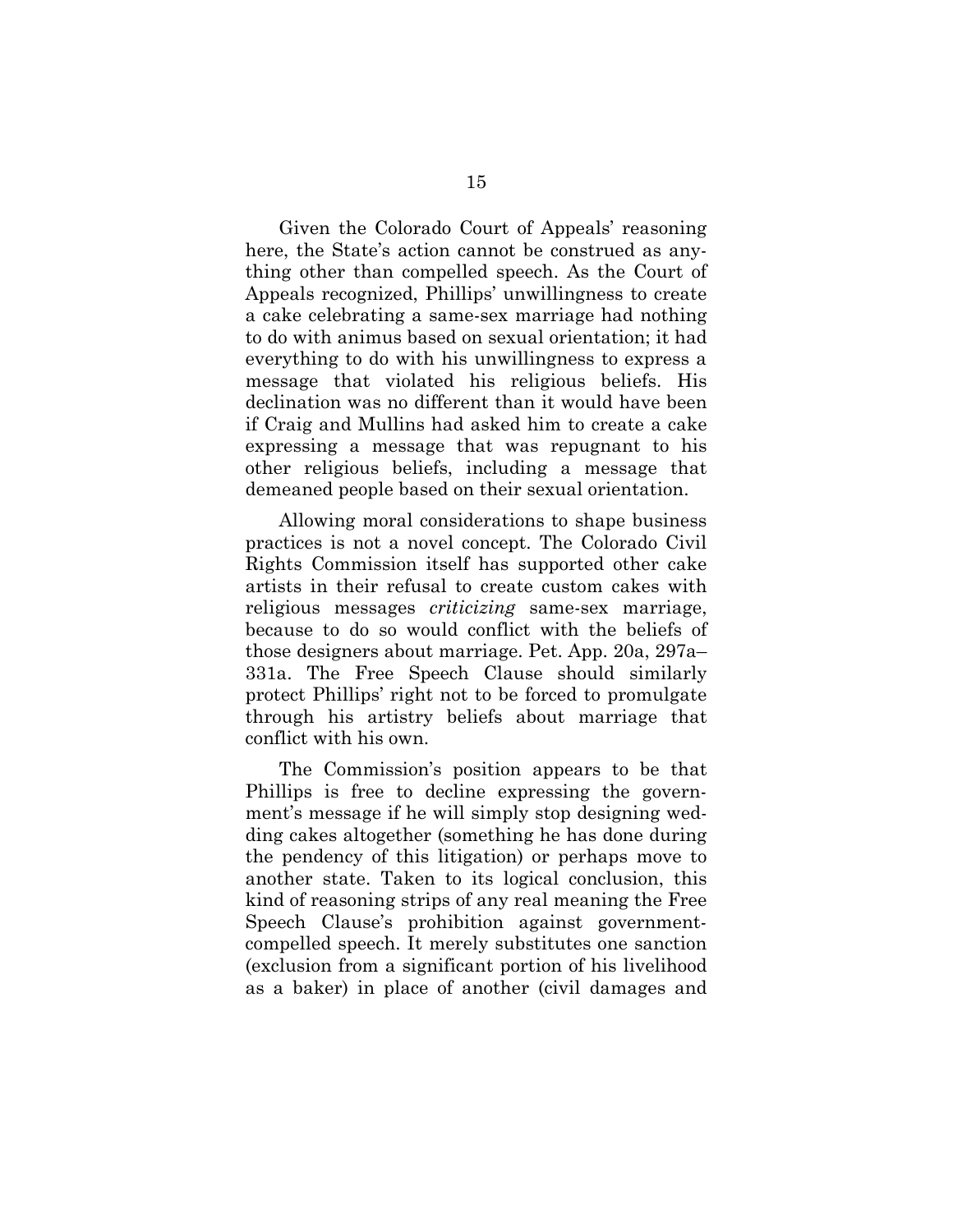injunction) as the method of government compulsion. Given the danger of the Court of Appeals' decision to the First Amendment's guarantee of free speech in the State of Colorado, this Court should reverse.

2. The individual right to refuse to express the government's preferred message is closely related to the right of association, which is derived from the First Amendment guarantees of speech, assembly, and petition. *NAACP* v. *Alabama ex rel. Patterson*, 357 U.S. 449, 460–61 (1958). The "freedom to engage in association for the advancement of beliefs and ideas is [also] an inseparable aspect of the 'liberty' assured by the Due Process Clause of the Fourteenth Amendment, which embraces freedom of speech." *Id.* And just as the right not to speak is inherent to the right of free speech, so too the freedom of association includes the right *not* to associate. *Roberts* v. *United States Jaycees*, 468 U.S. 609, 623 (1984) ("Freedom of association therefore plainly presupposes a freedom not to associate.") (citation omitted).

That associational guarantee is also at issue here, because Phillips does more than create cakes that express a message: he is present at the wedding's festivities when delivering and setting up the cake, and he often interacts with the newly-married couple's family and friends. Pet. App. 280a. In other words, Phillips' voice is expressed through his artwork *and* through his actual association with the ceremony he has been asked to help celebrate.

The government should not force Phillips to associate with a ceremony that he considers a grave violation of God's law any more than it should force him to associate with a Halloween celebration, a college party that includes alcohol, or a protest that demeans individuals based on race, sex, or sexual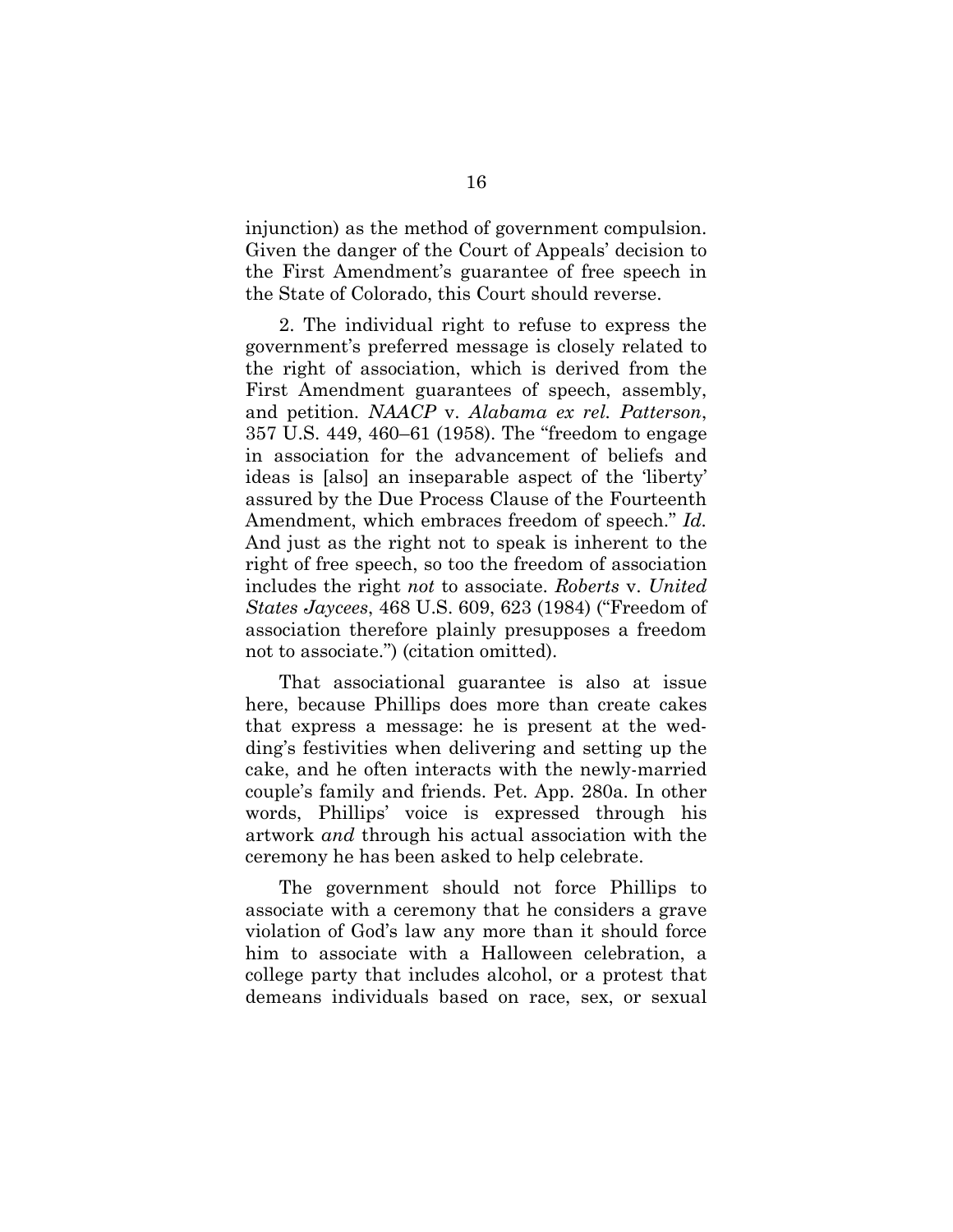orientation. In such instances, he would not be refusing to create a cake out of animus toward college students, individuals who like Halloween, or protestors. He would be declining to associate himself with an event that violates his religious beliefs. When the government is allowed to penalize an individual's conscientious refusal to participate in what he considers to be a religious ceremony, it wounds the First Amendment and pluralism.

The counter-argument is that honoring Phillips' association right countenances discrimination against customers who identify as gay by preventing them from accessing markets for goods and services, just like the Jim Crow South. Columbia Law School even goes so far as to characterize claims to free speech and exercise in this context as arguments in favor of a "right to discriminate."<sup>[15](#page-26-0)</sup> That argument might carry weight if there were any evidence to support it, but there is none. As explained by Andrew Koppelman, a strong advocate for sexual orientation antidiscrimination laws, "[h]ardly any of these cases [involving denial of goods or services] have occurred: a handful in a country of 300 million people. In all of them, the people who objected to the law were [like Phillips] asked directly to facilitate same-sex relationships, by providing wedding, adoption, or artificial insemination services, counseling, or rental of bedrooms. *There have been no claims of a right to simply refuse to deal with gay people*." Andrew Koppelman, *A Zombie in the Supreme Court: The* 

<sup>15</sup> *E.g.,* Elizabeth Reiner Platt, Columbia Law School, *Georgia Governor Vetoes Right-To-Discriminate Bill—HB757* (Mar. 29, 2016 Blog Post), available at https://goo.gl/Yy2nZe.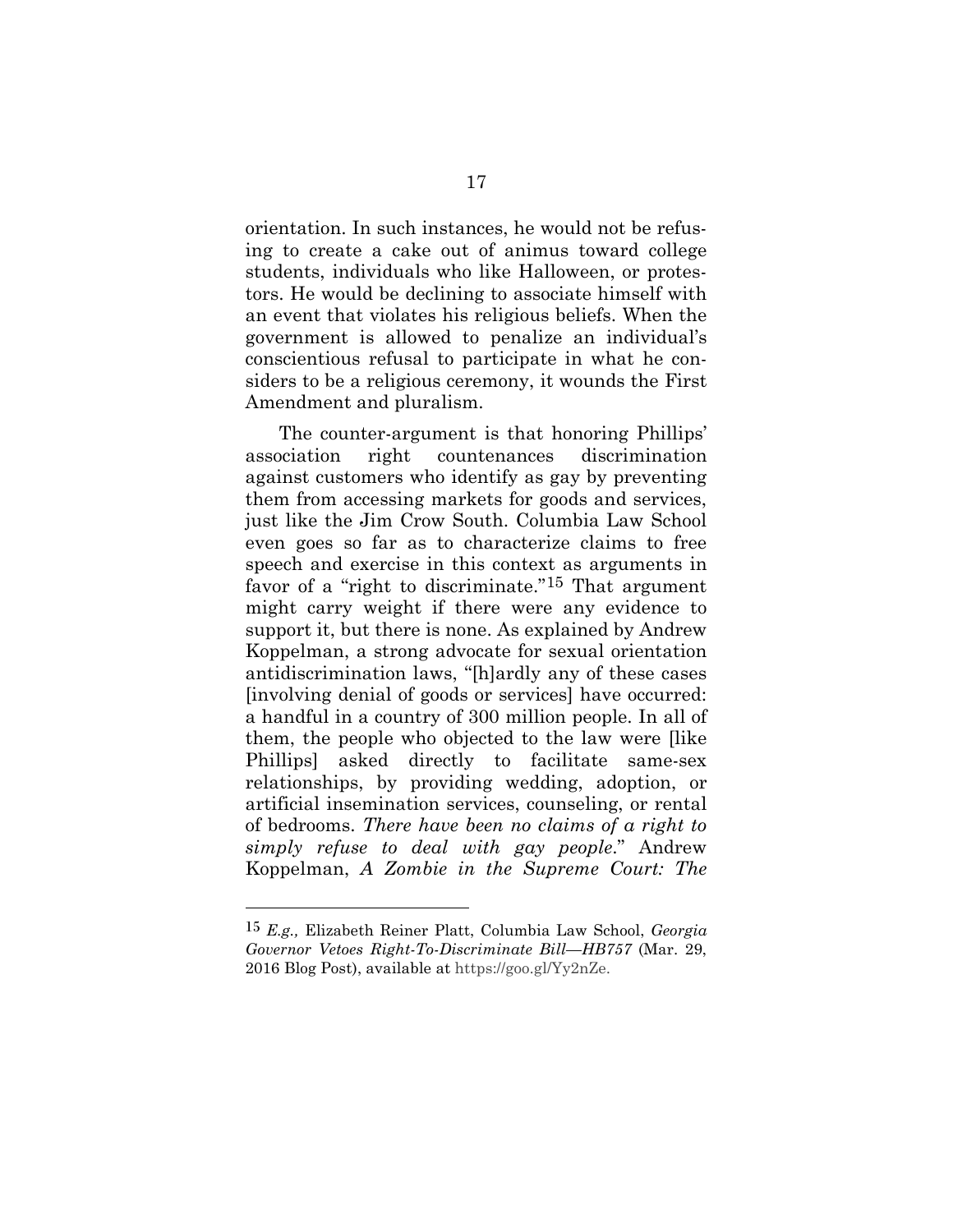Elane Photography *Cert Denial*, 7 ALA. CIV. RTS. & CIV. LIBERTIES L. REV. 77, 91–92 (2015) (emphasis added).

So, the claim instead must be the one the Court of Appeals adopted: simply choosing not to participate in the celebration of a same-sex marriage is akin to denying services based on animus against those with same-sex attractions. Pet. App. 21a. But Phillips' claim is not about a refusal to serve customers of one or another sexual orientation. He is not concerned about his customers' sexual inclinations or conduct. Phillips' refusal to create a cake celebrating a same-sex marriage ceremony is to avoid complicity in conduct that violates his deeply held religious beliefs.[16](#page-27-0) This case does not involve sexual-orientation discrimination any more than an

<sup>16</sup> It should go without saying that it is the *particular religious objector's* view of complicity that is controlling. It is legally irrelevant—and therefore unnecessary to address—whether Phillips' views align with the religious views of his local church, its broader denomination, our own Catholic Church, or any other religious entity. See *Thomas* v. *Review Bd. of the Indiana Employment Sec. Div.*, 450 U.S. 707, 715–16 (1981). And it is most certainly not for administrative agencies and courts to substitute their view of permissible cooperation for that of the objector. *Burwell* v. *Hobby Lobby Stores, Inc.*, 134 S. Ct. 2751, 2778 (2014) (the Court has "repeatedly refused" to arrogate to itself "the authority to provide a binding national answer to . . . religious and philosophical question[s]"); *Thomas*, 450 U.S. at 716 ("Court are not arbiters of scriptural interpretation."). See also *West Va. Bd. of Educ. v. Barnette*, 319 U.S. 624, 642 (1943) ("[N]o official, high or petty, can prescribe what shall be orthodox in politics, nationalism, religion, or other matters of opinion, or force citizens to confess by word or act their faith therein.").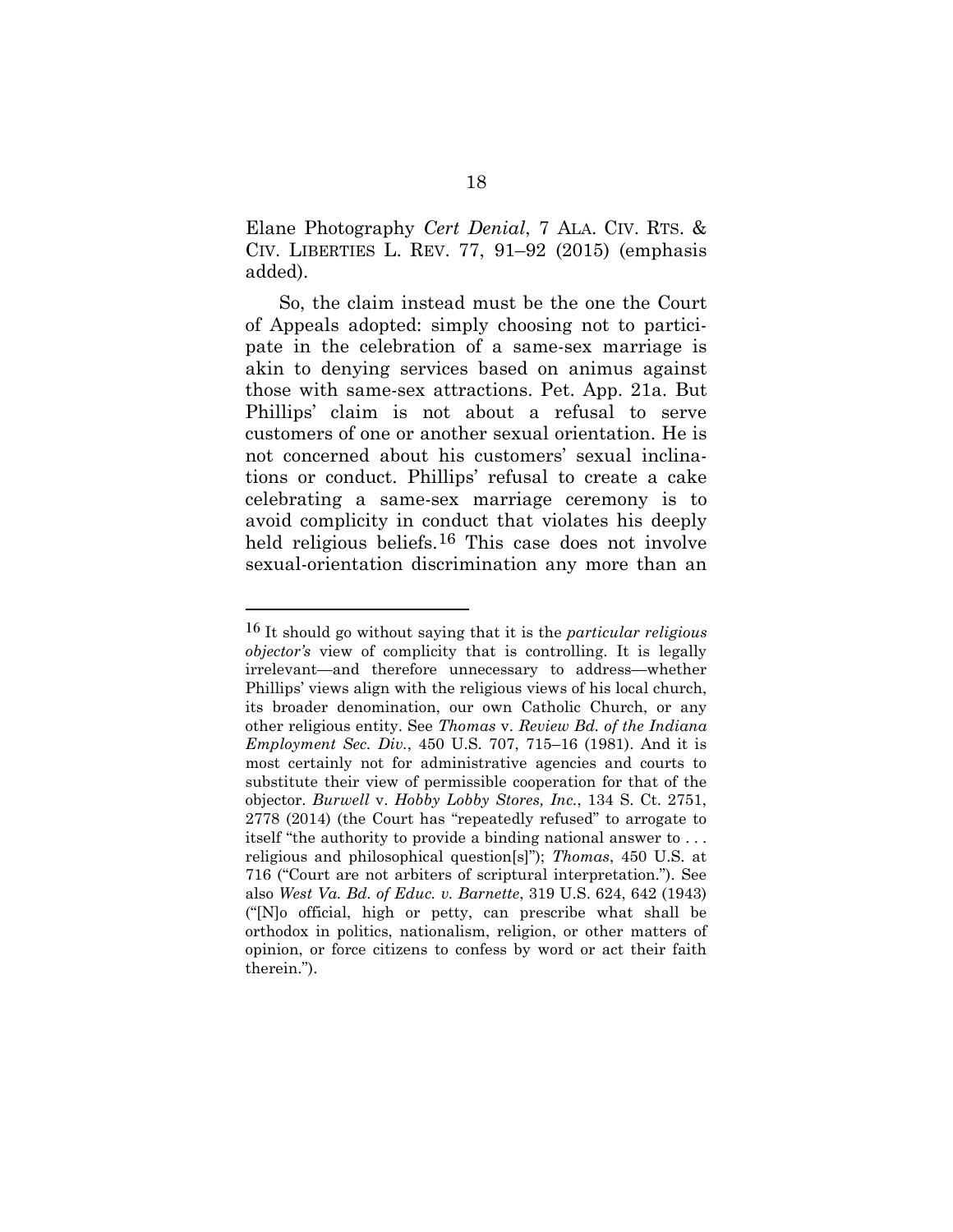African-American baker's refusal to make a cake with a Confederate flag for a white customer involves racial discrimination. In either case, the Court should protect the right of the artist not to create expression for, and associate with, a ceremony that violates the artist's conscience.

3. These protections of speech and association are not just for individuals. The First Amendment also protects the freedom of institutions that serve the public and the most vulnerable members of society as a way of living faith through action in the public square. Affirming the Court of Appeals' decision here would negatively impact the freedom of these institutions to continue their public ministries.

Consider the case of Catholic Charities and other faith-based organizations that provide foster and adoption services to children who have lost their families or have been removed from them because of abuse or neglect. In Illinois, Massachusetts, and the District of Columbia, these faith-based organizations have been forced to shut down rather than comply with government mandates to place children with same-sex couples on the same basis as opposite-sex couples.[17](#page-28-0) The closure of these venerable institutions did not do a single thing to help a child find a home, or a couple find a child. But forcing the institutions to give up their religious beliefs "or else" made already vulnerable children victims of the government's determination to force broader adoption of its own views about human sexuality. Indeed, it was the

<span id="page-26-0"></span><sup>17</sup> See Sarah Torre & Ryan C. Anderson, *Adoption, Foster Care, & Conscience Protections*, Heritage Foundation Backgrounder No. 2869 (Jan. 15, 2014), available at https://goo.gl/qT8NHH.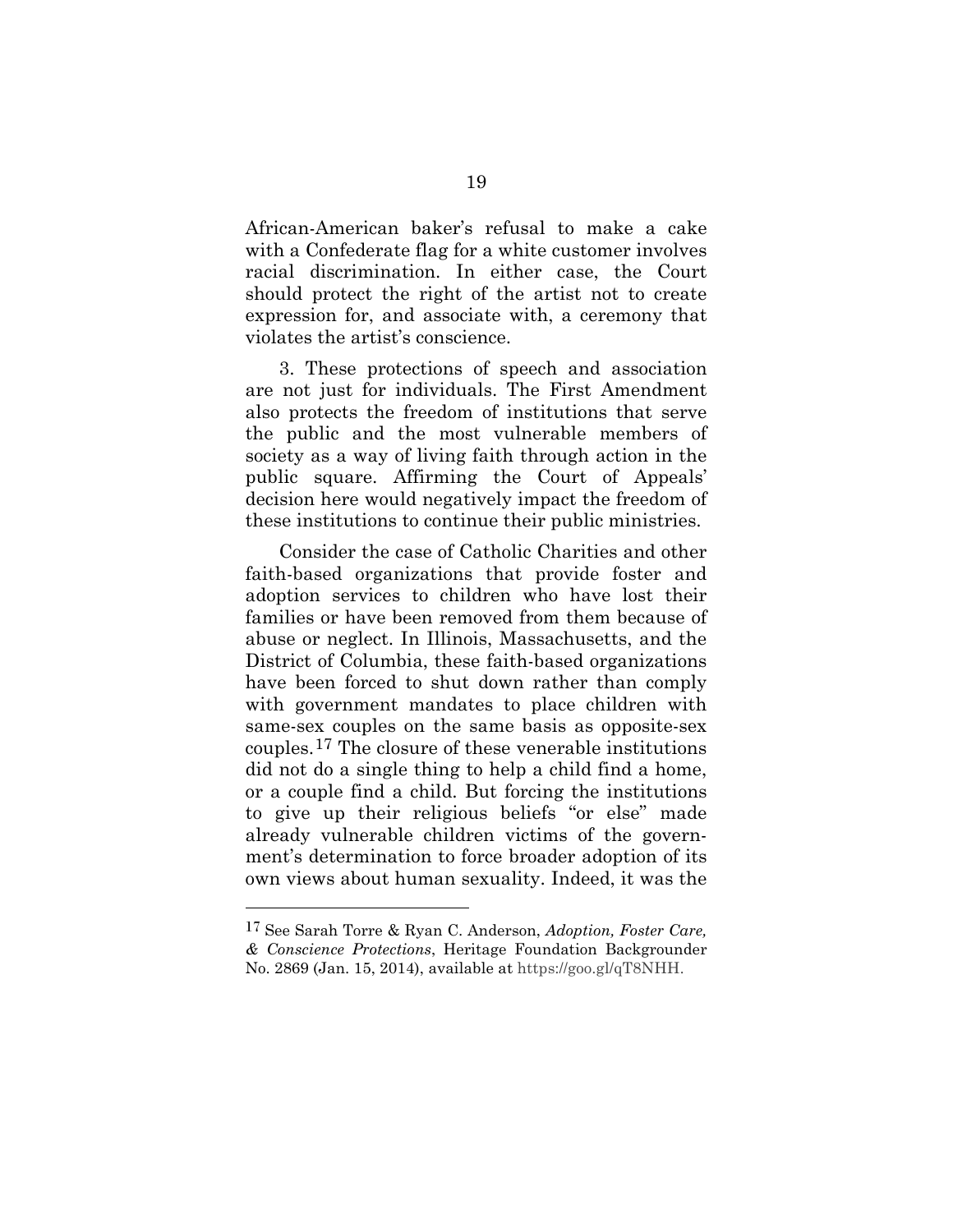*most* vulnerable children who suffered, because faithbased adoption agencies tend to have the most success in placing older children and children with disabilities.[18](#page-29-1) That is because the agencies and the clients they serve take seriously their obligation to live out their religious beliefs in the public square.

<span id="page-27-0"></span>A ruling against Phillips and Masterpiece Cakeshop in this case would endanger faith-based adoption agencies and other religious or religiously motivated organizations in future cases. Using a similar rationale, a state or local government could take the position that a group like March for Life, by virtue of its opposition to abortion, is engaged in sex discrimination and must instead promote the government's preferred message regarding the availability of government-subsidized abortion procedures whenever communicating its pro-life message. If that sounds farfetched, it is exactly what California has done in the context of pro-life pregnancy resource centers. See Petition for Certiorari, *Nat'l Inst. of Family & Life Advocates* v. *Becerra* (U.S. No. 16- 1140). Such government regulation would have a devastating impact on March for Life and its freedom to communicate its distinctive viewpoint in the public square.

<sup>18</sup> In 2012, Catholic Charities affiliates found permanent homes for 1,649 special needs or "hard-to-place" children, 52% of the 3,185 total adoptions completed. Mary L. Gautier & Carolyne Saunders, *Catholic Charities USA 2012 Annual Survey Final Report*, Georgetown University, Center for Applied Research in the Apostolate (Sept. 2013), p. 56, available at https://goo.gl/YwZvwc.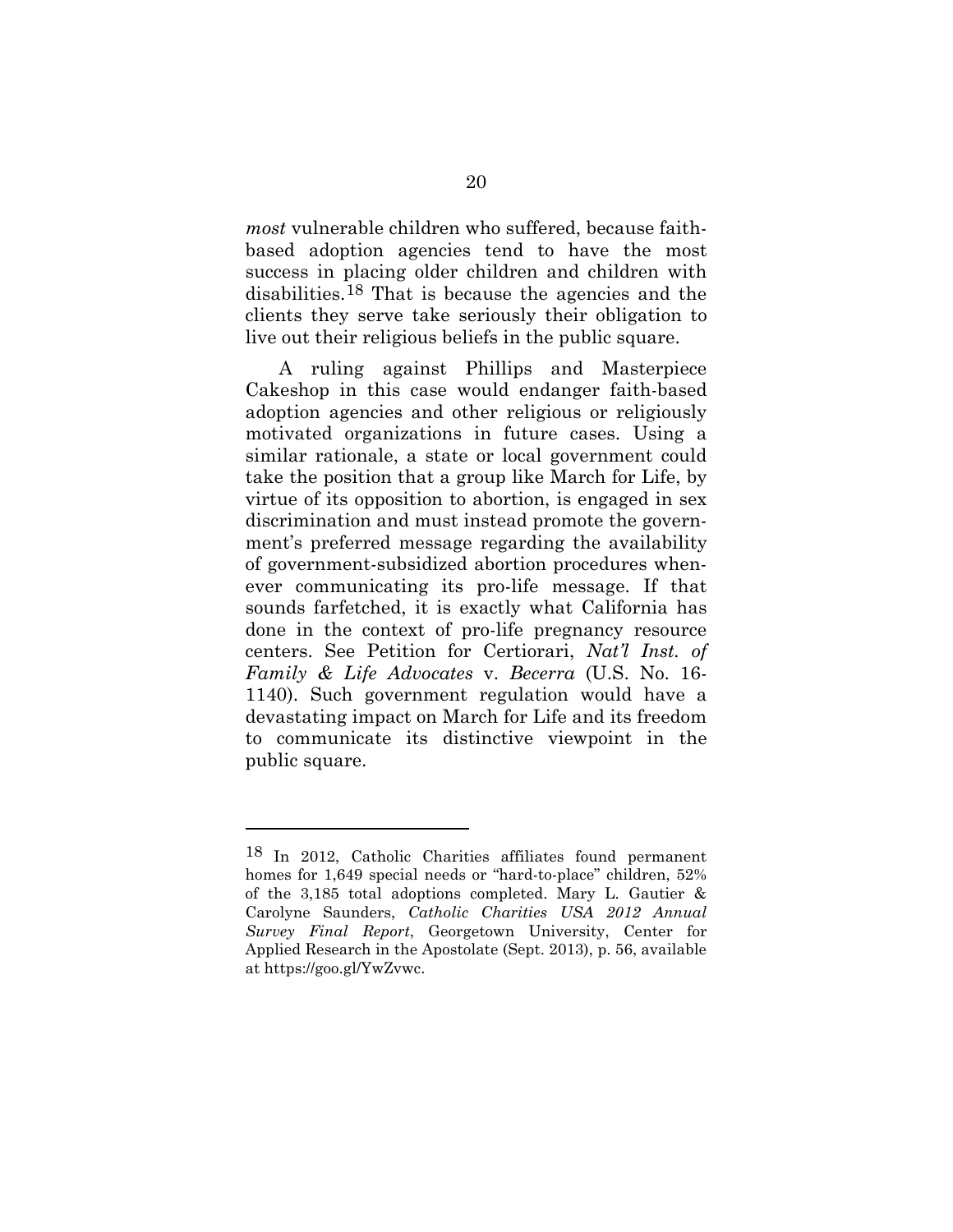Or consider a Catholic bookstore that highlights materials promoting the Catholic Church's understanding of God's plan for marriage. Under the Commission's rationale, if a same-sex couple entered the store and was told the store could not provide them with materials promoting same-sex marriage, the bookstore could be held liable for a civil rights violation. Whether the government sanction is a fine, closure, compulsion to carry pro-same-sex-marriage literature in contradiction to its own views, or compulsion to drop out of the marriage debate entirely, freedom of speech has not been respected, and the First Amendment has been violated.

<span id="page-28-0"></span>Similar problems would arise in innumerable contexts: a Catholic university that declines to provide married student housing to unmarried couples; a Catholic hospital that will not perform direct sterilizations; a religiously motivated counseling center that will only provide counseling to clients based on the Church's teachings regarding human sexuality. The Commission would sacrifice all these institutions—and their good works, and the well-being of the needy they serve—in the name of an unduly broad concept of "discrimination," an unduly narrow concept of freedom of religious speech and exercise, and an apparent disregard for the value of religious diversity and robust public debate. To follow this course would yield a gross misinterpretation of the First Amendment and result in the loss of immeasurable societal benefits. The Court should emphatically reject an approach to Free Speech jurisprudence that deprives religious and religiously motivated secular institutions of the ability to serve the public and the poor as charitable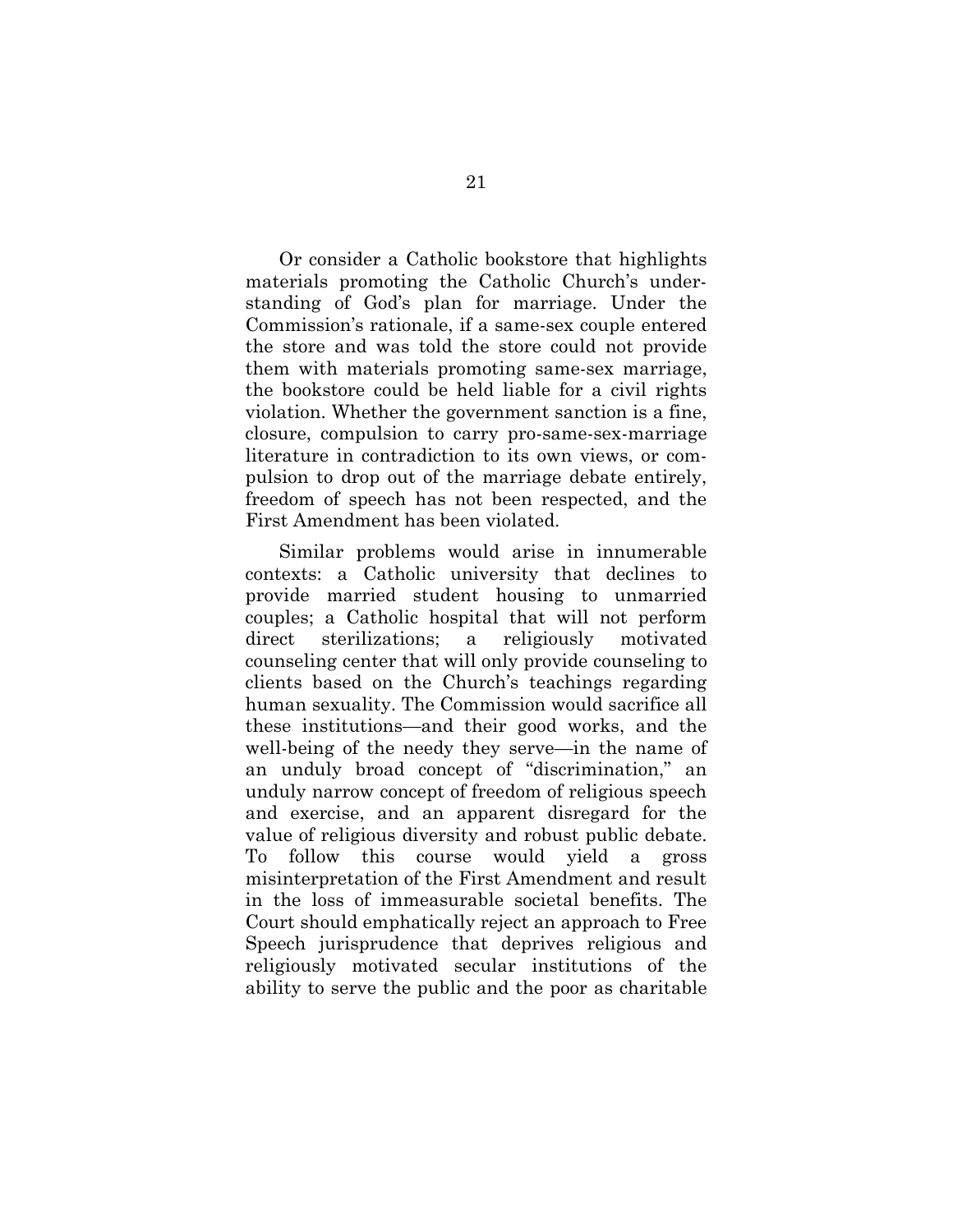institutions. The most vulnerable members of society would be the victims of such a ruling.

#### **B. The Free Exercise Guarantee**

<span id="page-29-0"></span>If the Free Speech Clause does not protect Phillips' right to exercise his conscience, then surely the Free Exercise Clause must. Again, such protection is essential to human flourishing.

1. The Free Exercise Clause protects individuals and organizations of every faith and those of no faith at all. Whether Muslim or Christian, Jewish or Hindu, the right to exercise one's conscience is as universal a value as any the Constitution recognizes. It makes no difference that Masterpiece Cakeshop is owned by a Christian. The same arguments would apply if the owner belonged to any religion, or none.

Major religions widely emphasize that the practice of faith does not end when a religious believer leaves her home or place of worship. Rather, people of faith are called to live out their beliefs including those about sex, marriage, and the family—in every aspect of their lives, including work.

<span id="page-29-1"></span>For example, the Catechism of the Catholic Church instructs that "[b]y reason of their special vocation it belongs to the laity to seek the kingdom of God by engaging in temporal affairs and directing them according to God's will."[19](#page-32-0) Catholics are called to bring their faith in Christ "to all their earthly activities and to their humane, domestic, professional, social and technical enterprises," by "gathering them into one *vital synthesis* with religious

<sup>19</sup> Catechism of the Catholic Church ¶ 898 (1997).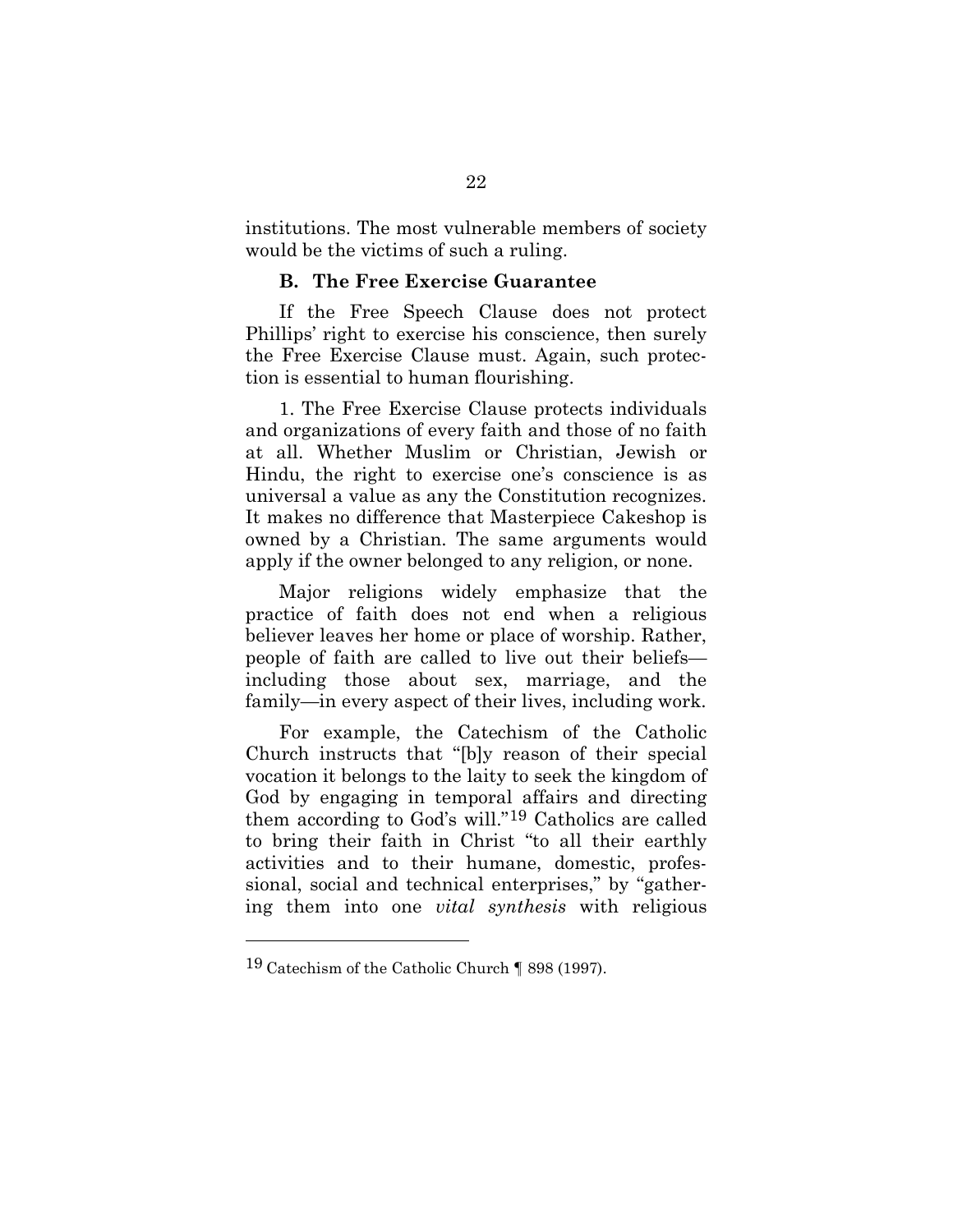values, under whose supreme direction all things are harmonized unto God's glory.["20](#page-32-1)

We see a similar approach in Protestant denomi-nations as well.<sup>[21](#page-32-2)</sup> Likewise, Judaism<sup>[22](#page-32-3)</sup> and Islam<sup>[23](#page-32-4)</sup> do not limit the impact of their beliefs to their modes of worship, but instead apply them throughout their daily lives. Indeed, based on Islam's rules forbidding the charging of interest, an entire global industry (Islamic Finance) has been created to comply with these rules.[24](#page-33-0)

2. The Free Exercise Clause also protects individuals and organizations regardless of the underlying substantive issue at stake. A ruling for Phillips and

<sup>20</sup> *Gaudium et Spes*, ¶ 43 (1965). See generally A CATECHISM FOR BUSINESS: TOUGH ETHICAL QUESTIONS & INSIGHTS FROM CATHOLIC TEACHING (Andrew V. Abela, Joseph E. Capizzi, eds. 2014). In speaking to more than 7,000 Catholic business executives, Pope Francis instructed "You are called to live the fidelity to the demands of the Gospel and the social doctrine of the Church in the family, in work, and in society." Catholic Online, *What did the Pope just say to 7000 Catholic businessmen?*, available at https://goo.gl/RNwQzM.

<sup>21</sup> The Lutheran Church—Missouri Synod, *Life Library— Vocation* (2017)*,* https://goo.gl/b7vx9r; Alister McGrath, *Calvin and the Christian Calling*, 1999 FIRST THINGS 94 (July 1999); ERLC, *SBC's Richard Land Testifies in Support of Workplace Religious Freedom Act* (Nov. 10, 2005), available at https://goo.gl/Qtjfpw.

<sup>22</sup> Talmud, Makkos 23b; see also Rabbi Moshe Chaim Luzzato, Derech Ha-Shem §§ 1:2:1–5.

<sup>23</sup> Oxford Islamic Information Centre, *Five Pillars of Islam*.

<sup>24</sup> Muhammad Ayub, *Understanding Islamic Finance* (1st ed. 2007).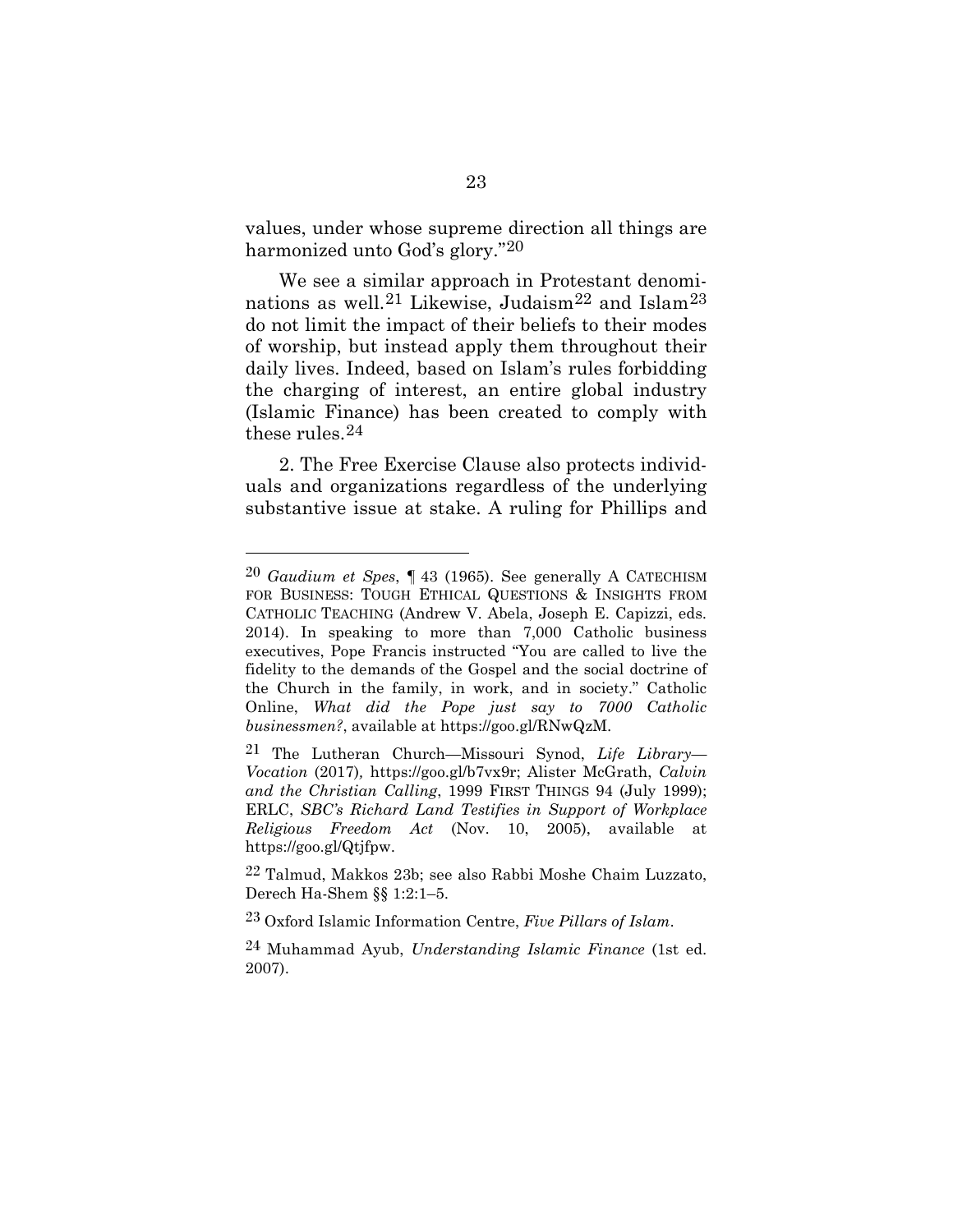Masterpiece Cakeshop would also vindicate the Jewish florist who believes it is religiously transgressive to participate in creating floral arrangements for a ceremony in which a Jew was converting to another religion, or for a wedding between a Jew and a member of another religion.

Such a ruling would also protect the Muslim website designer who refuses to create sites for pornography; the atheist who refuses to create signs proclaiming "Jesus Christ is Lord and King"; and the cake maker who refuses to express whitesupremacist and anti-Muslim messages.

A ruling for Masterpiece would also help protect religious and religiously motivated organizations. Consider SB 1146, a California bill that narrowly avoided passage in the last California legislative session. If enacted, Christian colleges and universities, which need state grants to support disadvantaged students, would have to choose between abandoning those students or giving up both codes of student conduct reflecting religious beliefs about sexual identity and sexual relationships, and hiring faculty members based on a profession of faith. Legislators were willing to impose the latter restriction even though the Free Exercise Clause generally protects the right of a religious educational institution to select and manage its faculty based on religion. See *Hosanna-Tabor Evangelical Lutheran Church & School* v. *EEOC*, 565 U.S. 171, 188 (2012) (when a state interferes with a religious organization's appointment of ministers, "the state infringes the Free Exercise Clause, which protects a religious group's right to shape its own faith and mission through its appointments [and] also violates the Establishment Clause, which prohibits involvement in such eccle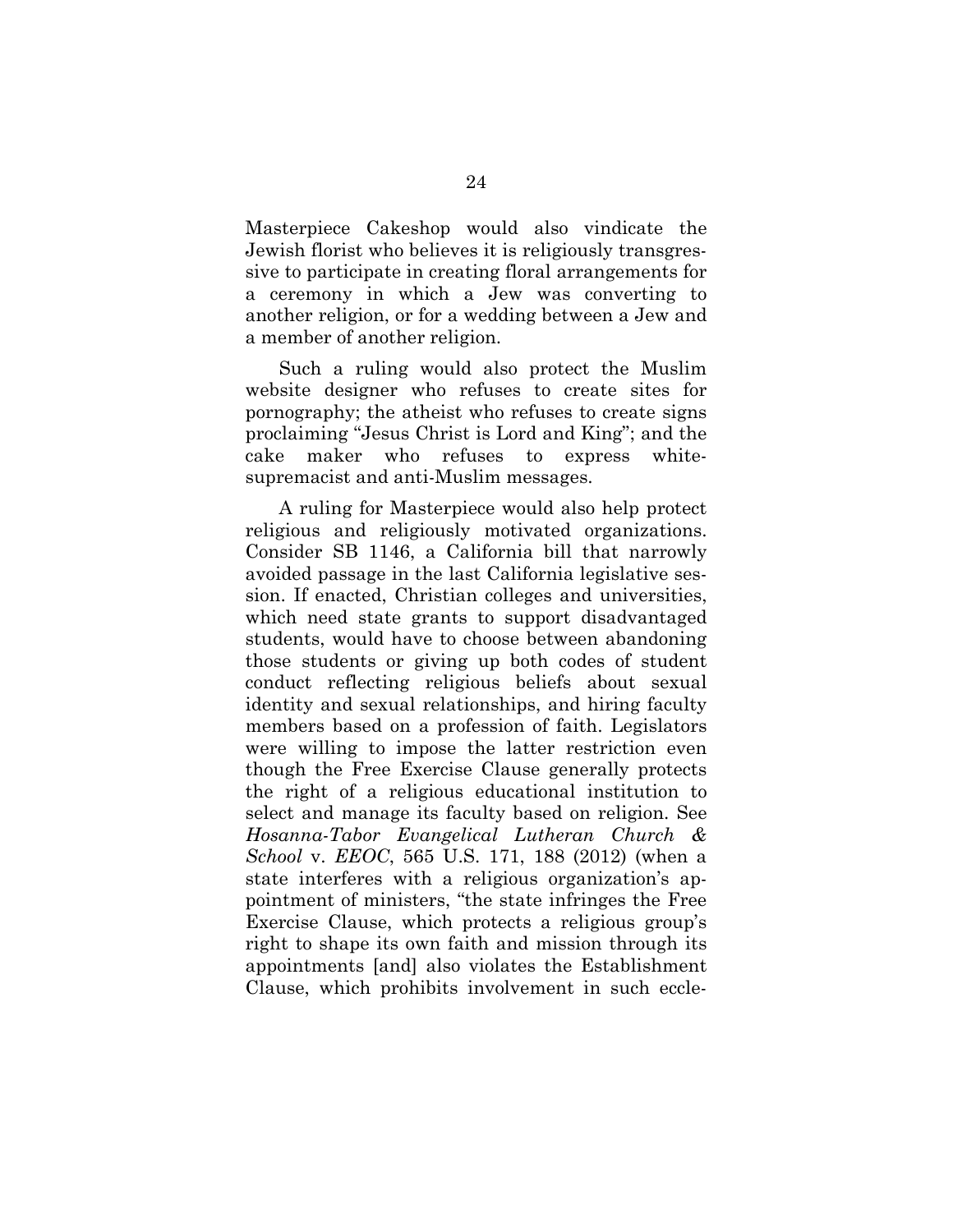siastical decisions."); *NLRB* v. *Catholic Bishop of Chicago*, 440 U.S. 490, 501 (1979) ("[W]e have recognized the critical and unique role of the teacher in fulfilling the mission of a church-operated school. . . . 'Religious authority necessarily pervades the school system.'") (citation omitted).

<span id="page-32-0"></span>Or consider the response of the United States Solicitor General when asked whether a religiously motivated university or college could be stripped of its tax-exempt status if it opposed same-sex marriage on religious grounds. The Solicitor General candidly answered: "[I]t's certainly going to be an issue. I - don't deny that."[25](#page-35-1) The answer to that question should have been self-evident. "It is too late in the day to doubt that the liberties of religion and expression may be infringed by the denial of or placing of conditions upon a benefit or privilege." *Sherbert* v. *Verner*, 374 U.S. 398, 404 (1963).

<span id="page-32-3"></span><span id="page-32-1"></span>Government regulation that forces a religious or religiously motivated organization to give up its beliefs, in order to participate in an otherwise generally available public benefit program like tax benefits for nonprofits, "imposes a penalty on the free exercise of religion that must be subjected to the 'most rigorous' scrutiny." *Trinity Lutheran Church of Columbia, Inc.* v. *Comer*, 137 S. Ct. 2012, 2024 (2017) (quoting *Church of Lukumi Babalu Aye, Inc.* v. *Hialeah*, 508 U.S. 520, 546 (1993)). Such government compulsion is precisely what is at issue here.

<span id="page-32-4"></span><span id="page-32-2"></span><sup>25</sup> Transcript of Oral Argument at 38, *Obergefell* v. *Hodges*, 135 S. Ct. 2584 (2015) (U.S. No. 14-556).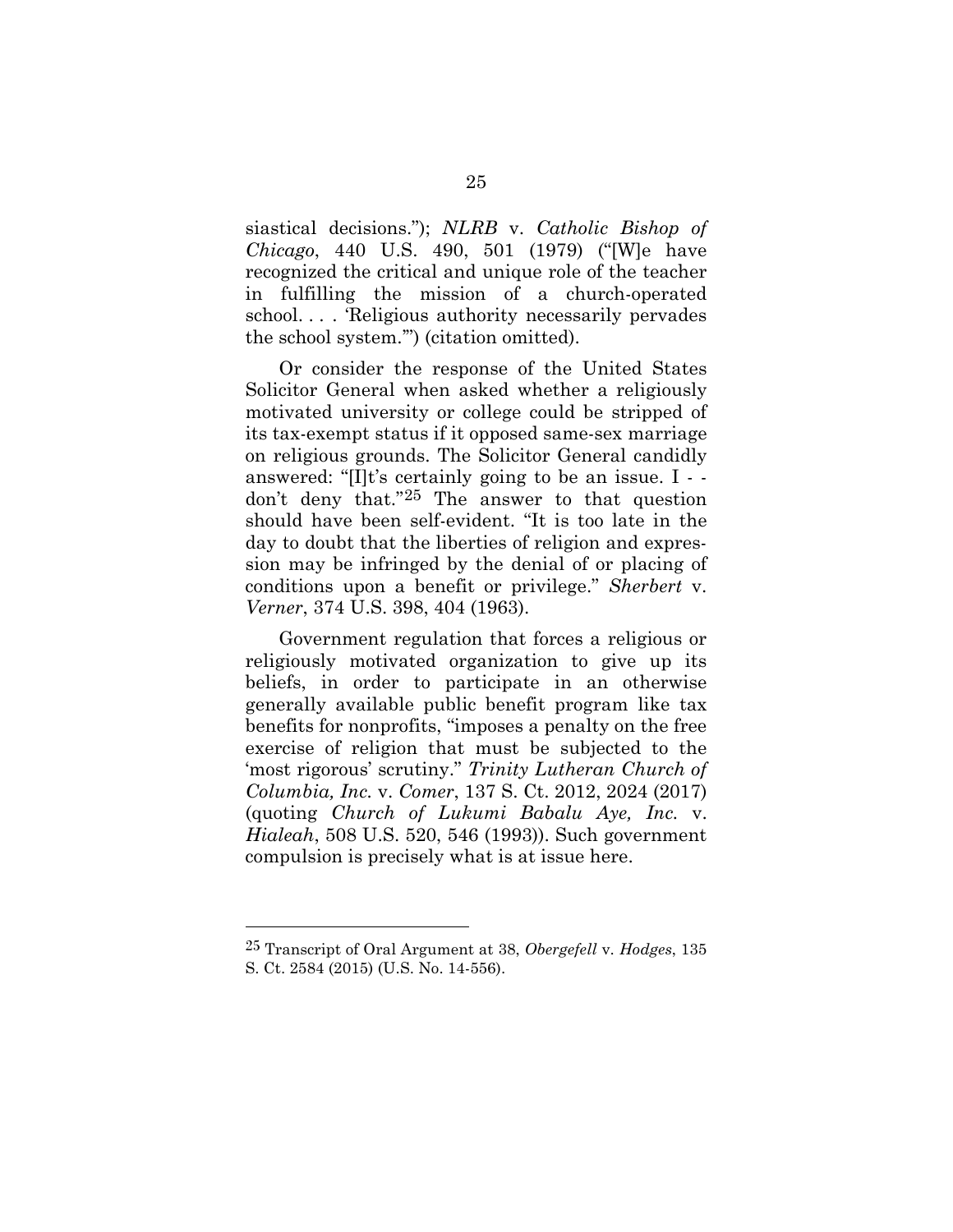3. This Court's reaffirmation that the Free Exercise Clause protects individuals and organizations not only in places of worship but also in the marketplace will enable the continuation of religiously motivated public works. And when religion flourishes, so does society. As noted above, the Church's efforts are responsible for a great many modern institutions—such as universities, hospitals, and charitable organizations of all kinds—that benefit everyone.

A leading expert on international religious demography and the socio-economic impact of restrictions on religious freedom has shown that religion annually contributes nearly \$1.2 *trillion* of socio-economic value to the U.S. economy.[26](#page-36-0) This contribution is equivalent to being the world's 15th largest national economy, placing religion in the United States ahead of 180 other countries and the combined annual revenues of the country's ten largest tech companies, including Apple, Amazon, and Google.[27](#page-36-1) These contributions essentially fall into three categories: (1) \$418 billion from religious congregations, (2) \$303 billion from other religious institutions, and (3) \$437 billion from faith-based, faith-related, or faith-inspired businesses.[28](#page-37-0)

l

28 *Id.*

<sup>26</sup> Brian J. Grim & Melissa E. Grim, *The Socio-Economic Contribution of Religion to American Society: An Empircal Analysis*, INTERDISC. J. RES. ON RELIGION (2016), available at https://goo.gl/8fdwfc; Brian J. Grim, *Religion's Socio-Economic Value in the U.S.* (Sept. 13, 2016), available at https://goo.gl/Yb53hE.

<span id="page-33-0"></span><sup>27</sup> *Id.*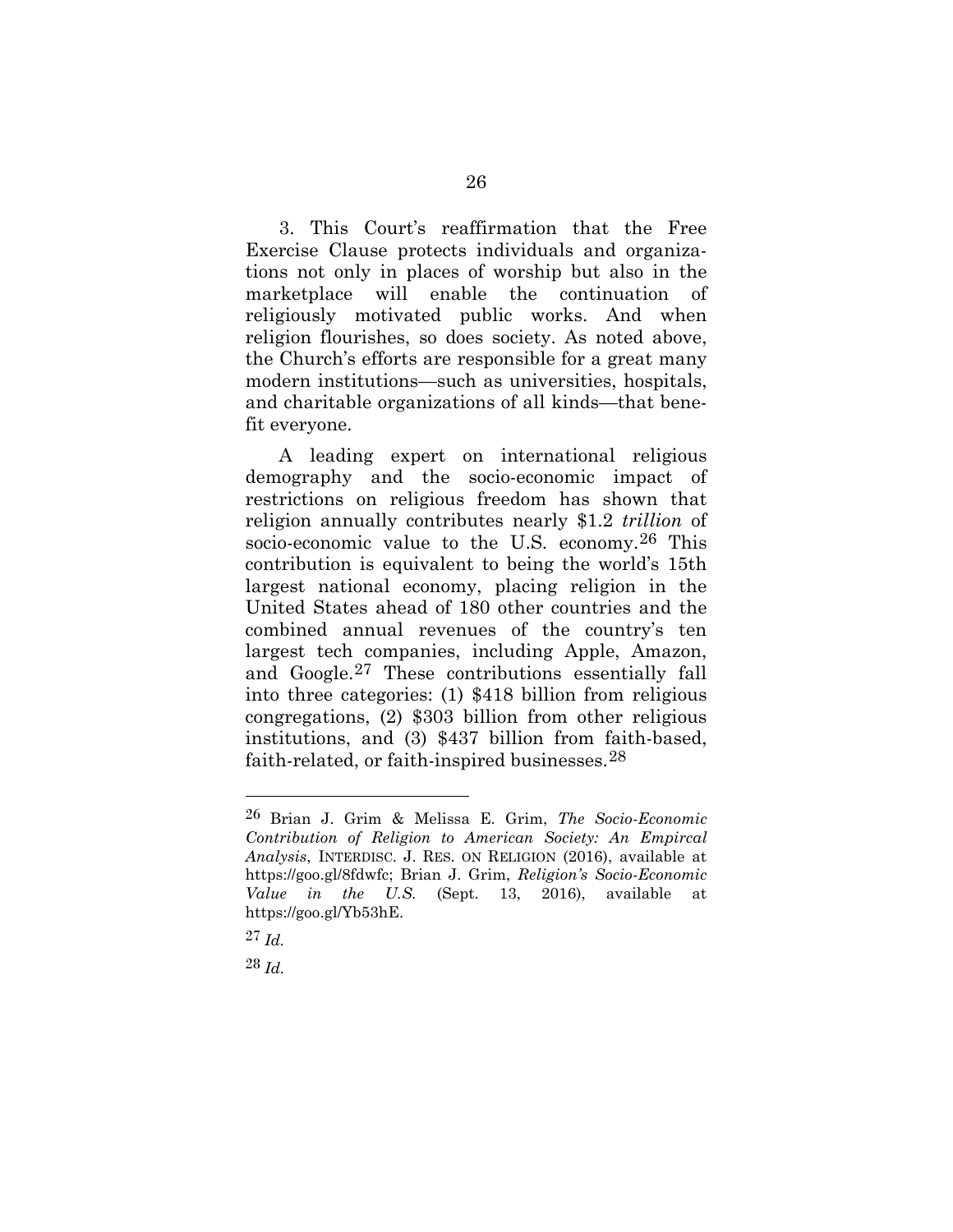By declining to apply the Free Exercise Clause to protect religiously motivated conduct in the marketplace, this Court would essentially be clearing the way for large portions of the first two categories of contributions and the entirety of the third to be banished from our economy. Individuals and organizations motivated by sincere religious beliefs have shown their willingness to give up their right to participate in the public square rather than surrender their beliefs. Phillips was forced to write off making wedding cakes, which comprised 40% of his revenue. Barronelle Stutzman was willing to risk personal bankruptcy. See Petition for Writ of Certiorari, *Arlene's Flowers* v. *State of Washington* (U.S. No. 17-108). The Stormans family was prepared to give up their family business. See *Stormans, Inc.* v. *Wiesman*, 136 S. Ct. 2433 (2016) (Alito, J., dissenting from the denial of certiorari) ("If this is a sign of how religious liberty claims will be treated in the years ahead, those who value religious freedom have cause for great concern."). And Catholic Charities has shut down adoption services in Illinois, Massachusetts, San Francisco, and Washington, D.C.

There should be no need for such withdrawals from the marketplace if the Free Exercise Clause does indeed "guarantee[ ] the free *exercise* of religion, not just the right to inward belief (or status)." *Trinity Lutheran*, 137 S. Ct. at 2026 (Gorsuch, J., concurring in part) (citing *Employment Div., Dep't of Human Res. of Or.* v. *Smith*, 494 U.S. 872, 877 (1990)). The Court of Appeals' decision should therefore be reversed.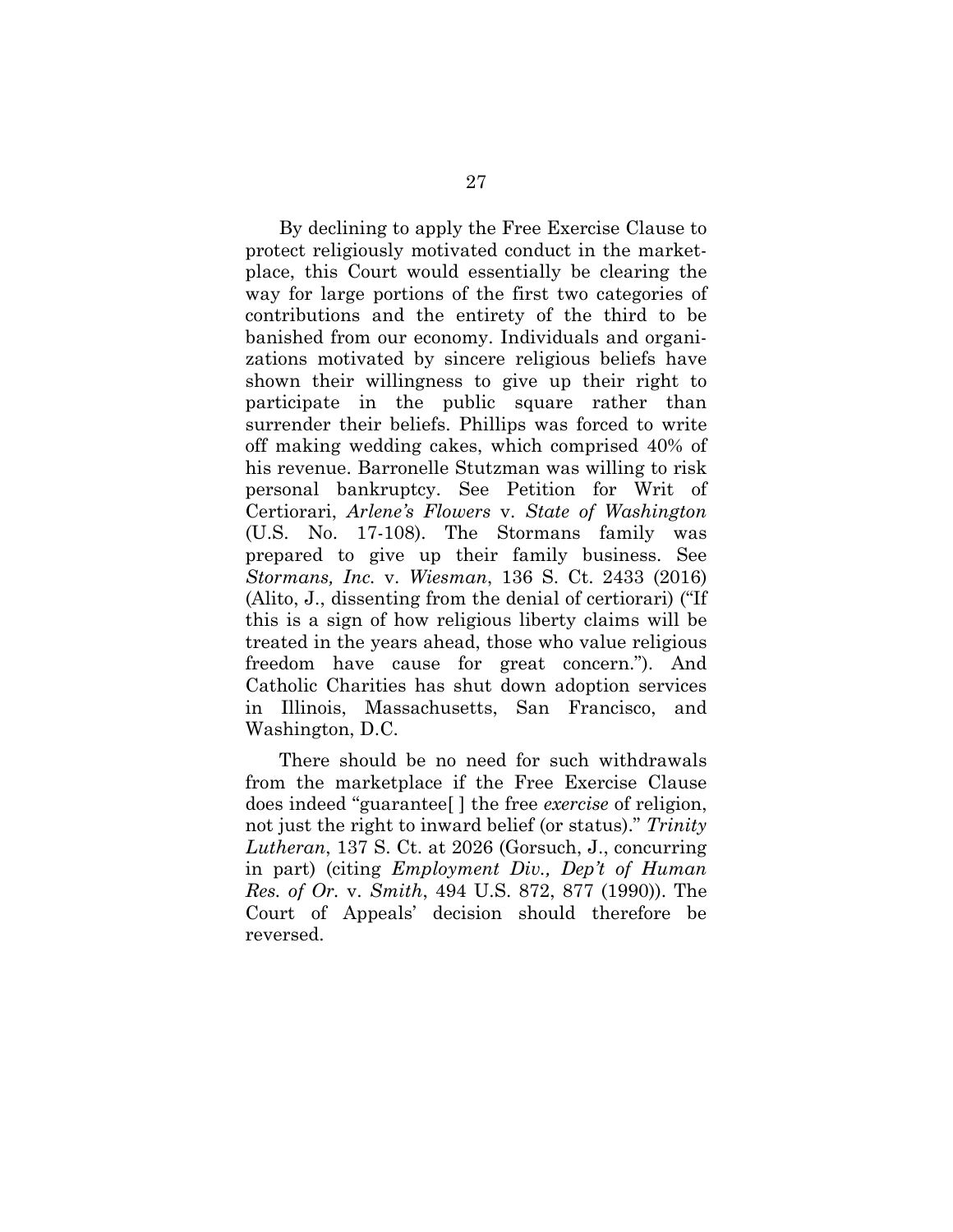### <span id="page-35-0"></span>**II. The Common Good Is Best Served If Courts Show Deference to Individuals and Organizations Choosing to Exercise Their Consciences in Challenging Situations Implicating Their Religious Beliefs.**

In a pluralistic society, the Court should apply the First Amendment to leave room for diversity in matters of conscience, particularly where the contested values are deeply held and where factual nuances matter. Consider the details of Barronelle Stutzman, the proprietor of Arlene's Flowers. U.S. No. 17-108 (petition pending). It is undisputed that Stutzman has no animosity toward or prejudice against people based on sexual orientation. She has employees who identify as gay, and they praise how she treats them. U.S. No. 17-108, Pet. App. 347a– 50a. She loves and respects all her customers, regardless of orientation. *Id.*, Pet. App. 306a–07a, 312a–13a.

<span id="page-35-1"></span>And Stutzman lovingly served her customer and friend, Robert Ingersoll, for nearly 10 years. It was only when Ingersoll asked her to do something that she believed would violate Christ's law—participate in the celebration of a same-sex wedding—that she respectfully said no. She took Ingersoll's hand, told him she loved him, and explained that her relationship with Jesus Christ did not allow her to celebrate Ingersoll's wedding. The response was two civilrights lawsuits and the prospect of losing her business and all her personal assets. Does such punishment comport with any reasonable understanding of the First Amendment and the common good?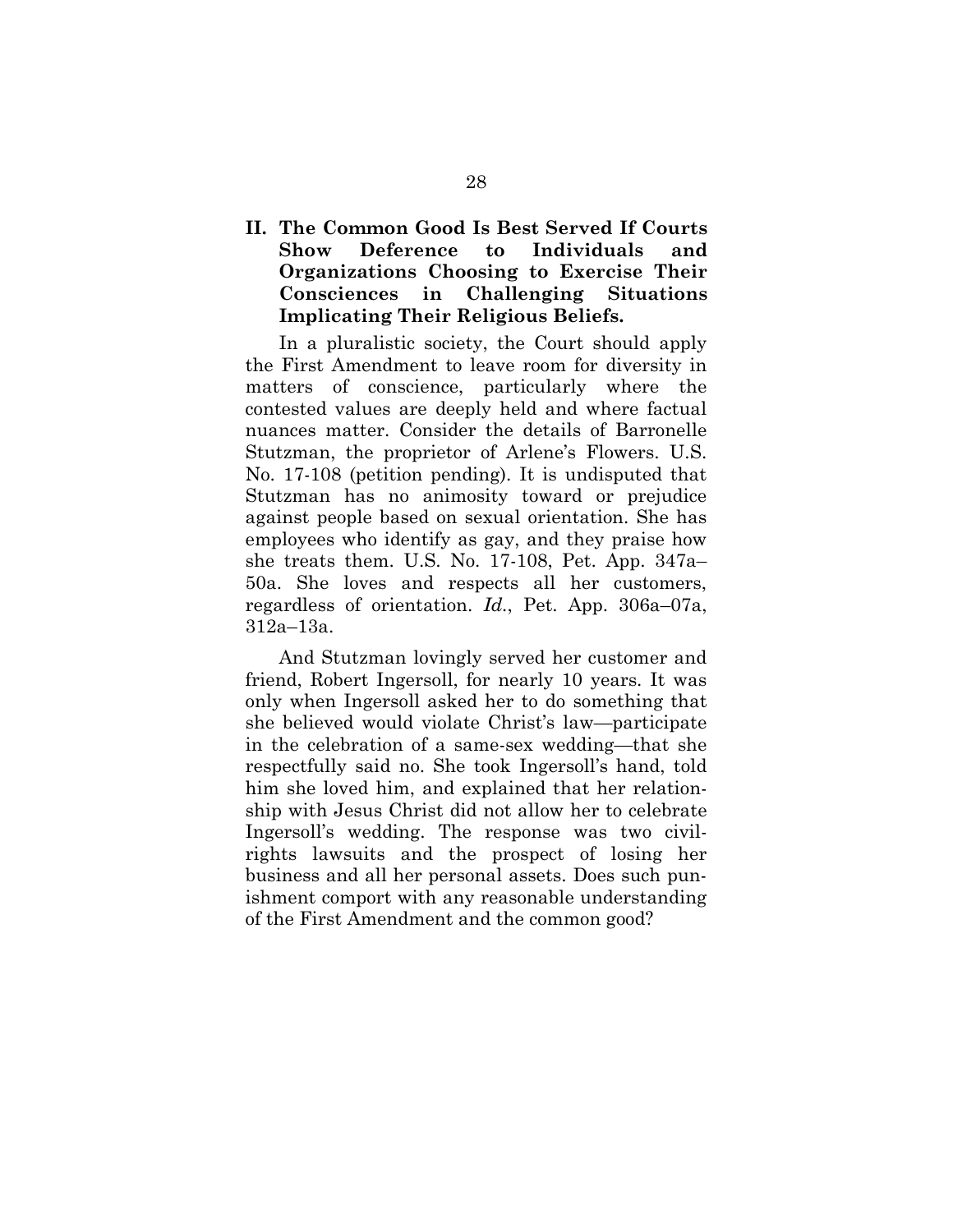Notably, professional rules against conflicts of interest illustrate how respect for conscience serves both the individual and the common good. For example, when a lawyer has a conflict of interest, rules of professional responsibility do not require her to continue in a representation. Quite the opposite, the rules actually *prohibit* her from doing so. See, *e.g.,* ABA Model Rule of Professional Conduct 1.7(a) (A "lawyer *shall not* represent a client if the representation involves a concurrent conflict of interest. A concurrent conflict of interests exists if . . . (2) there is a significant risk that the representation of one or more clients will be materially limited . . . by a personal interest of the lawyer.") (emphasis added). This is because the "lawyer's own interests should not be permitted to have an adverse effect on representation of a client." *Id.*, Comment 10. Accord, *e.g.,*  AICPA Code of Professional Conduct Rule 102 ("In the performance of any professional service, [a Certified Public Accountant] shall maintain objectivity and integrity [and] shall be free of conflicts of interest.").

<span id="page-36-1"></span><span id="page-36-0"></span>Such rules protect both service providers and their clients. On the one hand, they ensure that a professional will never be forced to sacrifice his or her personal integrity for the benefit of a client. On the other, they ensure that clients are served by zealous advocates whose performance will not be limited or curtailed in any way by a contrary personal interest or motivation. A client that receives services motivated only by government threat against the vendor is highly unlikely to receive the highest quality service.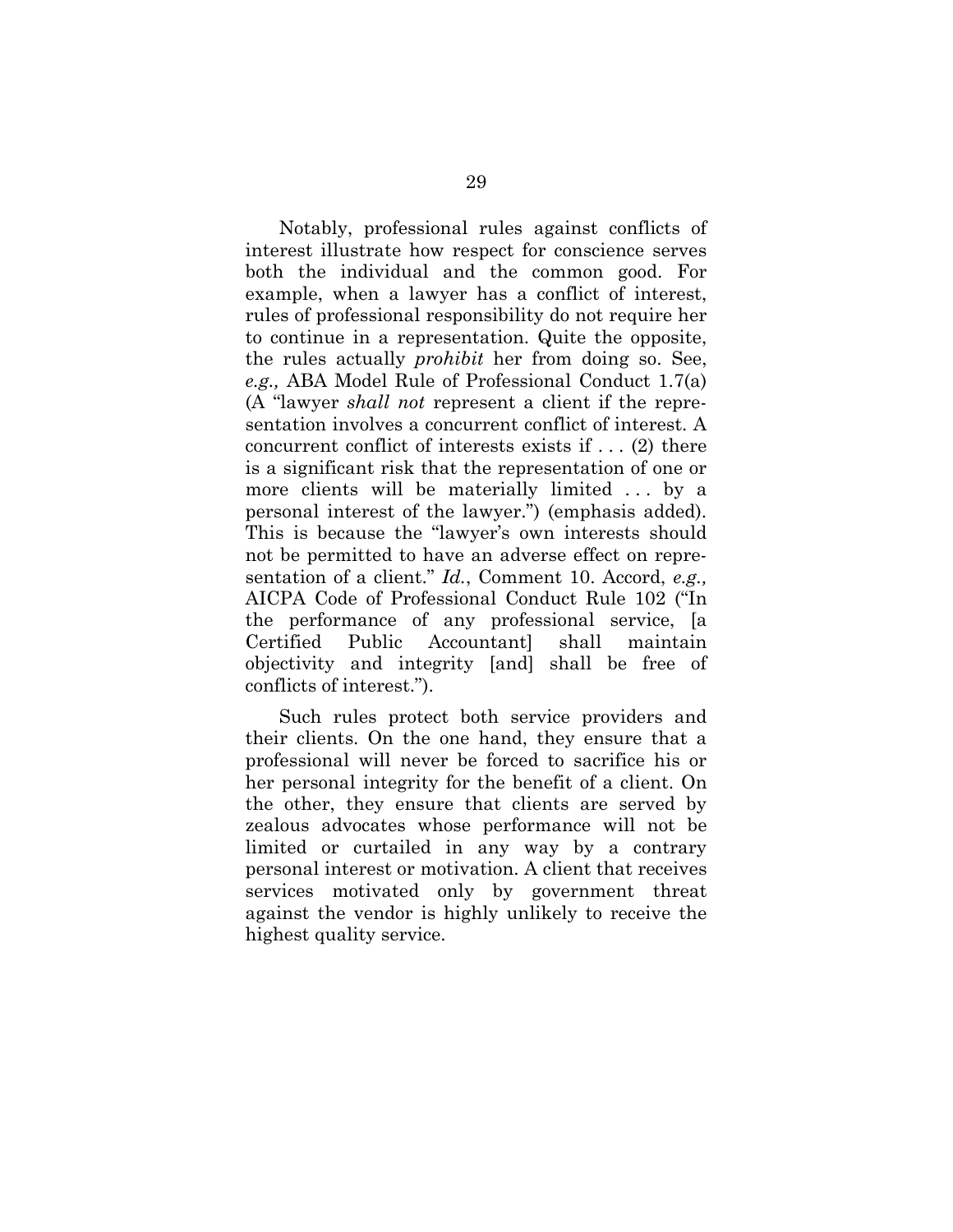There are certainly some social costs to such an approach. It requires Craig and Mullins to seek their wedding cake from another baker, and it forces the Wiccan to do the same when seeking a cake to celebrate Halloween. But that cost is far lower than that of: forcing proprietors to choose between providing services against their consciences and abandoning some or all of their livelihood; forbidding institutions of civil society from expressing a diversity of views on contested moral questions; and, in turn, skewing or stifling public moral debate on those questions, and reducing the number and range of voluntary associations dedicated to serving the common good.

As a country, we recognized the social value of genuinely accommodating such deeply held convictions in the aftermath of this Court's decision in *Roe*  v. *Wade*, 410 U.S. 113 (1973). Mere months after the opinion issued, Congress passed on a bi-partisan basis the Church Amendment, named for Senator Frank Church, an Idaho Democrat. While *Roe*  created a constitutional right to have an abortion, the Church Amendment protected the conscience rights of medical professionals and facilities not to participate in an abortion. Specifically, the Amendment ensured that health organizations receiving federal funding could not force their nurses or doctors to assist in or perform abortions. 42 U.S.C. § 300a-7.

<span id="page-37-0"></span>Twenty years later, Congress passed and President Bill Clinton signed the Coats-Snowe Amendment. This law prohibits the government from discriminating against students in medical school who decline to perform abortions, and against postgraduate physician training (including residency)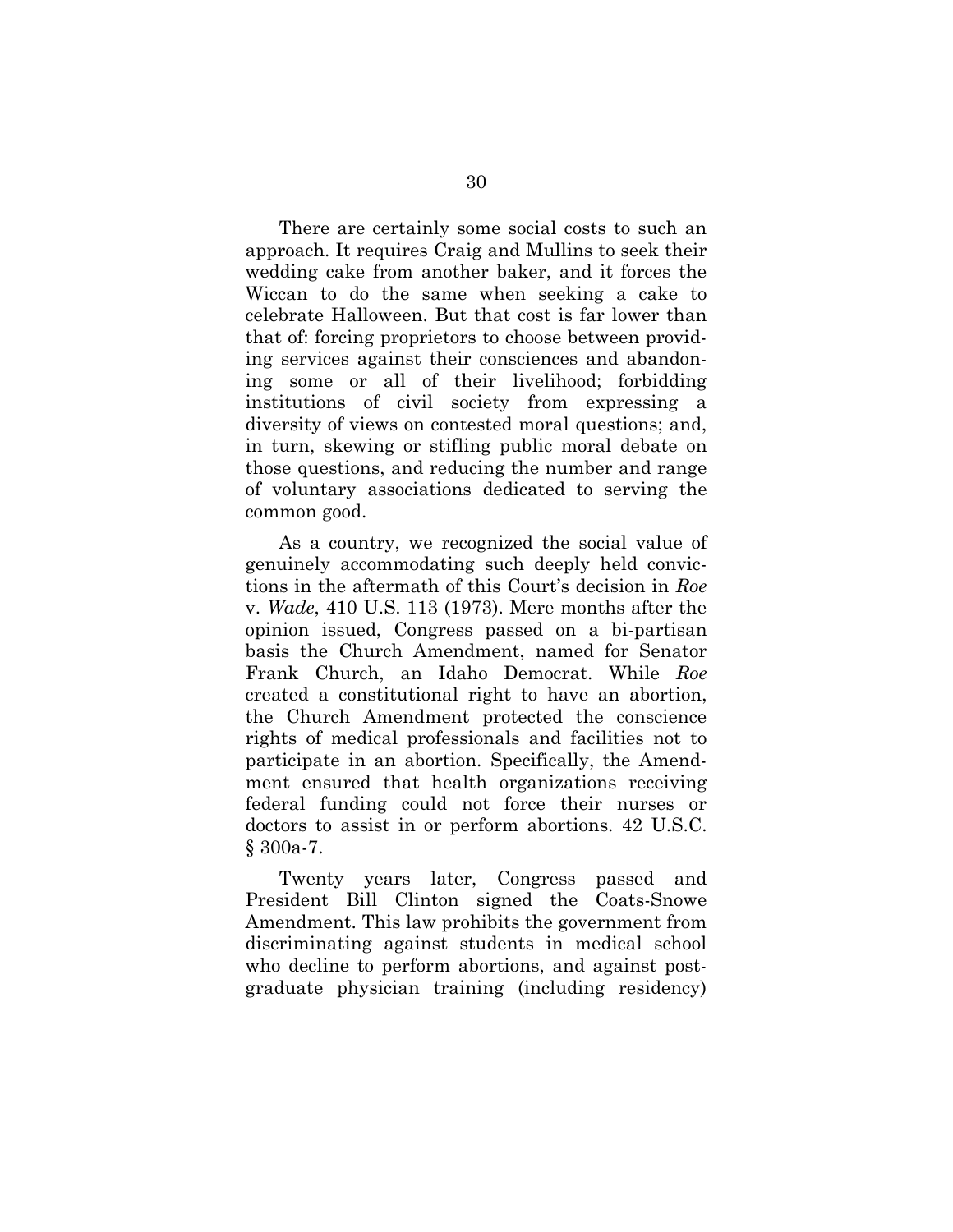programs that do not provide or refer for training in the performance of abortion. 42 U.S.C. § 238n.

In 2004, Congress acted again by passing the Hyde-Weldon Amendment. That law prohibits the government from discriminating against healthcare institutions and professionals that choose not to provide or refer for abortions. Consolidated Appropriations Act, 2005, Pub. L. No. 108-447, 118 Stat. 2809, 3163, Div. F, § 507(d) (Dec. 8, 2004).[29](#page-40-1)

In other words, people of good will have successfully balanced this Court's creation of a new constitutional right with individual and organizational conscience rights in the context of abortion. Accommodations for religious objectors are not only possible but also entirely healthy for the greater society when dealing with matters on which American citizens have widely differing religious and moral views, including fundamental rights this Court has identified in the U.S. Constitution.

The same is true here. The government should never penalize individuals like Phillips, or organizations like Catholic Charities, for their long-held beliefs about God's teachings regarding marriage. Instead, the First Amendment, properly construed, protects religiously motivated individuals and organizations who seek to discern the truth and then act on it, including in the public square. That protection is the only path by which people of good will on both sides of contentious issues may peacefully coexist and continue a constructive debate

The amendment has been included in every Labor/HHS appropriations bill since 2004.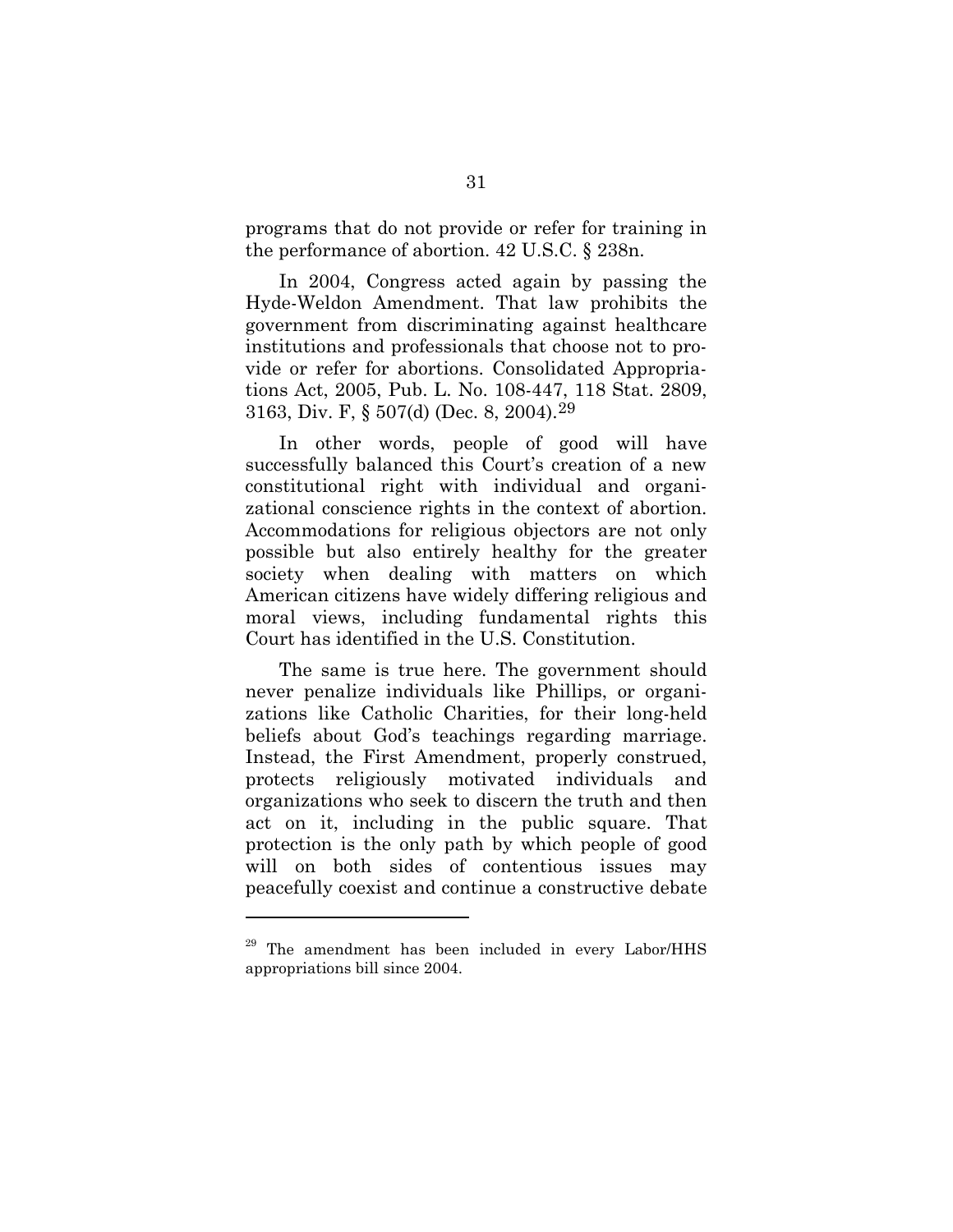and dialogue. Silencing entirely one side of the debate by government fiat is not only illegal but also generates needless conflict and, ultimately, is ineffective.

"Religious liberty is about freedom of action in matters of religion generally, and the scope of that liberty is directly correlated to the civil restraints placed upon religious practice." *Obergefell*, 135 S. Ct. at 2638 (Thomas, J., dissenting). *Amici* respectfully request that the Court remove the restraints on religious practice that the Colorado Civil Rights Commission has placed on religious believers in the State of Colorado and reverse the Court of Appeals.